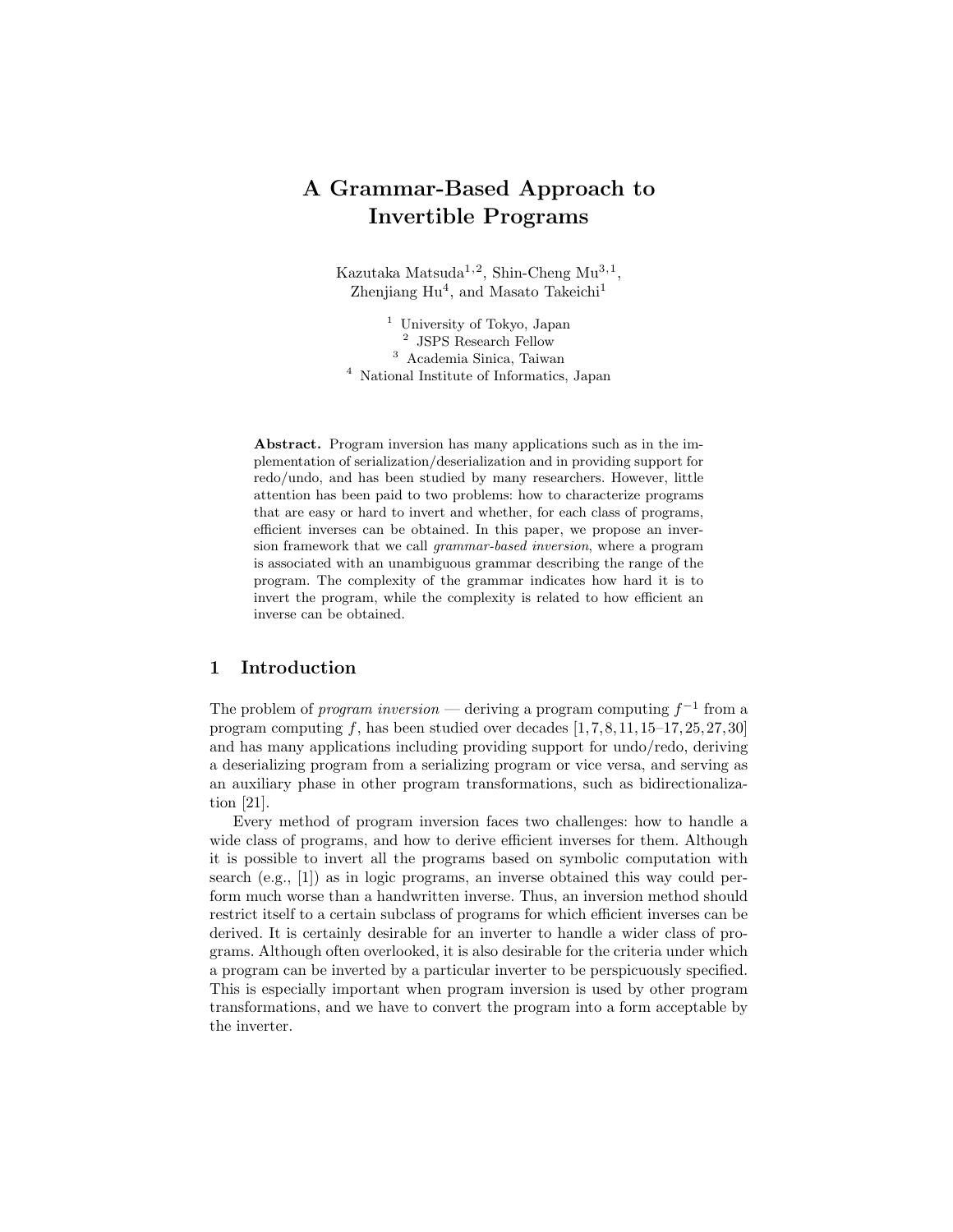Two questions arise naturally: For what kind of programs, how efficient inverse programs can be obtained, and how difficult is the inversion process? Those who have worked on program inversion would agree that among the following programs, *double* is the easiest to invert, followed by *snoc*, and *reverse* is the most difficult of the three.

$$
double(x) = \text{case } x \text{ of } \text{succ}(x, b) = \text{case } x \text{ of } \text{reverse}(x) = rev(x, [])
$$
\n
$$
Z \rightarrow Z \text{ } [ ] \rightarrow [b] \text{ } rev(x, r) = \text{case } x \text{ of } \text{ } \text{rev}(x, c) = rev(x, [])
$$
\n
$$
S(y) \rightarrow S(S(double(y))), \quad a: y \rightarrow a: snoc(y, b), \quad [ ] \rightarrow r \text{ } av(y, a: r).
$$

A particular method may be able to handle some of these while it may fail on the others. It has not been clarified, however, whether this is merely due to the inadequacy of the method, or whether some problems are intrinsically hard. To the best of the authors' knowledge, there have been no formal classifications of invertible programs so far.

We propose a framework toward solving the classification problem, that we call *grammar-based inversion* in this paper, which is an adaptation of Yellin's inversion [30] for first-order functional programs. Our inversion is based on the correspondence between two proofs: a proof of  $\exists x. f(x) = v$  for function *f*, and a proof of  $v \in \text{Range}(f)$  where  $\text{Range}(f)$  is described by a grammar. More concretely, as in Fig. 1, our inversion uses bijection between a proof for evaluation of a program (an evaluation tree) and a proof for production of a grammar (a production tree). From an output of the program (function), a production tree is obtained by parsing with the grammar. According to the correspondence, the production tree is then converted to an evaluation tree of the program. We also reconstruct the environment used in the evaluation with the evaluation tree, from which we recover the arguments to which the function was applied. The class of programs that can be inverted by the proposed approach is characterized by the complexity of grammars, as seen in Fig. 2. For example, to invert *double* and *snoc*, regular tree grammars (RTG) [6] is sufficient. To invert *reverse*, however, we need grammar beyond regular, such as (inside-out) context-free tree grammar [9]. While a more general grammar covers more programs, it also implies higher worst-case time complexity of parsing and, therefore, a less-efficient inverse. Grammar-based inversion has three main characteristics:

- **–** A program is associated with a grammar, whose complexity characterizes how difficult it is to invert the program.
- **–** The derived inverse is efficiently evaluated by parsing the output with respect to the grammar.
- **–** The correctness of the inversion is clearly expressed by bijection between two proofs.

We present grammar-based inversion with RTG as a case study in this paper. Invertible programs of grammar-based inversion using RTG cover *double* and *snoc* but not *reverse*. However, it will be explained in Sect. 5 that grammar-based inversion, being an extensible framework, can handle functions like *reverse*.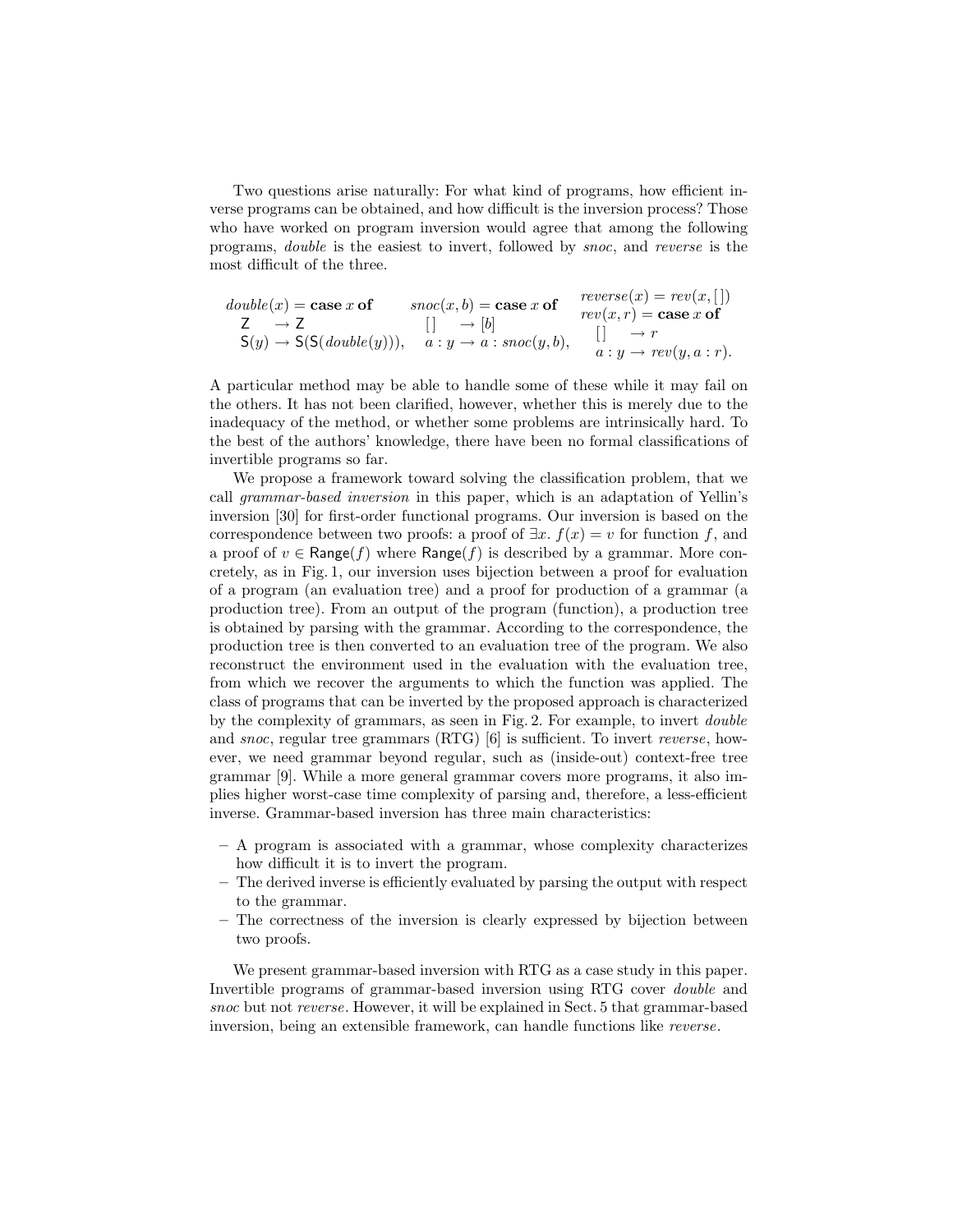

Fig. 1. Idea underlying our inversion: Inversion problem can be rephrased as "given" expression *e* and value *v*, find environment  $\theta$  under which *e* evaluates to *v*" (Sect. 2).



**Fig. 2.** Classification includes *double*, *snoc*, and *reverse*.

The main purpose of our work is *not* to invert as many programs as possible, or to obtain the most efficient inverses for certain programs. Instead, we aim at classifying programs by grammars that determine the worst-case time complexity of the derived inverses. Also note that we classify programs, not problems. That is, classification by grammar-based inversion is rather syntactic, not semantic.

This paper is organized as follows. Section 2 defines a small core language that we base our discussion on. Section 3 explains an informal account of grammarbased inversion using a small example. Section 4 presents a case study of grammarbased inversion using RTG in detail. Section 5 discusses grammar-based inversion in general. Section 6 describes an experiment that demonstrated the inverses obtained with our method are sufficiently efficient. Section 7 discusses related work. Section 8 concludes the paper and discusses some future directions.

*Preliminaries.* For function *f*, function *g* is called a *left inverse* of *f* if and only if  $g(f(x)) = x$  for all x in the domain of f. For function f, function g is a *right inverse* of *f* if and only if  $f(g(y)) = y$  for all *y* in the range of *f*. Both inverses are discussed in this paper. We only consider left/right inverses that are defined precisely on the range of *f*. Thus, the left inverse is always unique for injective function *f*. Unless otherwise noted, "inverse" and "invertible" in this paper refer to left inverses.

## **2 Core Language**

To begin with, let us define a small core language to describe the programs to be inverted. The language is merely a first-order functional programming language with call-by-value semantics except for its slightly unusual evaluation rules.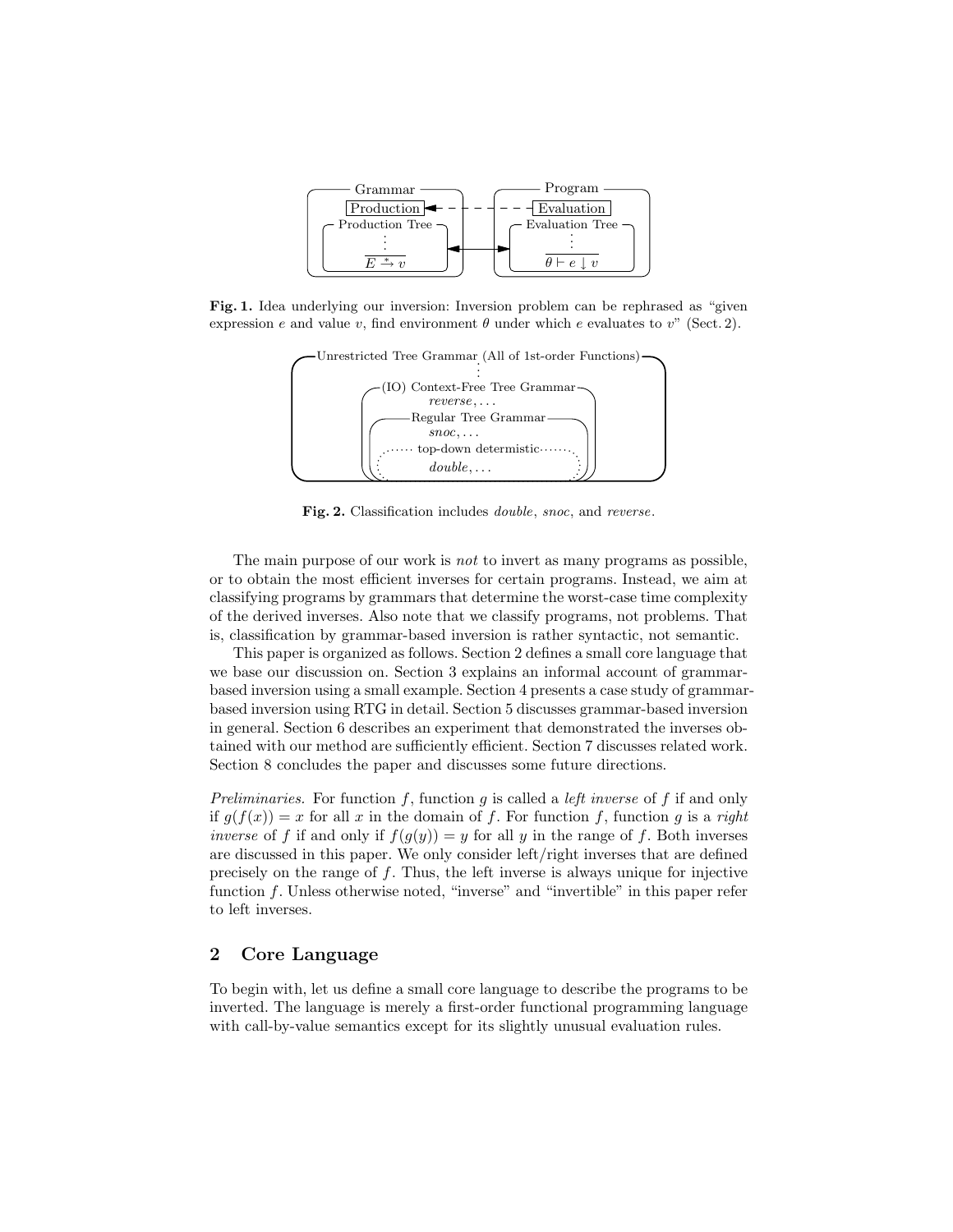$prog ::= decl_1 \dots decl_n$ *decl* ::=  $f(x_1, ..., x_n) = e$  $e$  :  $x \mid C(e_1,...,e_n) \mid f(e_1,...,e_n) \mid \text{case } x \text{ of } \{p_1 \to e_1; \ldots; p_n \to e_n\}$  $p$  ::=  $x \mid C(p_1, ..., p_n)$ 



Let  $\Sigma$  be a set of constructors each associated with an arity. The set of *values* are trees  $\mathcal{T}_{\Sigma}$ , inductively defined by: Let  $C \in \Sigma$  be an *n*-ary constructor,  $C(t_1, \ldots, t_n) \in T_\Sigma$  if  $t_1, \ldots, t_n \in T_\Sigma$ . Note that the definition implies that  $C()$  for nullary C is always in  $\mathcal{T}_{\Sigma}$ . For example, given an appropriate  $\Sigma$ ,  $\mathsf{Z}$ () and  $\mathsf{S}(\mathsf{Z}(0))$ are both trees. For brevity, tree  $C()$  is written as  $C$ , and trees  $Cons(x, y)$  and Nil are written as  $x : y$  and  $\Box$ , respectively. In the later discussion, we assume set *Σ* containing all constructors in the examples.

A *program* is a set of definitions of first-order functions that take a tuple of values and return a value. The syntax of the language is formally described in Fig. 3. To simplify the presentation, the language does not have a **let** construct, and **case** always matches a variable against patterns. The restrictions do not affect the expressiveness of the language. The set of free variables in expression *e* is denoted by vars(*e*). For simplicity, we assume that the variables in *p* of **case**-alternative  $p \rightarrow e$  are always fresh.

We call a program *nonerasing* if every variable in the LHS of a declaration also occurs in the corresponding RHS, and every variable in pattern *p* of **case**alternative  $p \rightarrow e$  occurs in *e*. If no variable in a program occurs more than once in the RHS, we call the program *affine*.

 $Substitution \theta$  is a mapping from a finite domain of variables to values. Given pattern *p*, the value obtained by substituting variables in the domain of  $\theta$  for corresponding values is denoted by  $p\theta$ . For set of variables *X* and substitution  $\theta$ , domain restriction operator  $-|_$  is defined by  $\theta|_X = \{x \mapsto \theta(x) \mid x \in X\}$ . Partial operator  $\uplus$  merges two substitutions if their domains are disjoint.

The semantics of the language is defined by the big-step call-by-value semantics given in Fig. 4. The semantics is rather standard, except that we eagerly remove unused variables in the environment by domain restriction, which will come in handy in our inversion later. To evaluate expression *e*, the rules in Fig. 4 are repeatedly applied and an *evaluation tree* (a derivation tree/a proof tree) is constructed. Evaluation tree  $\mathcal E$  can be seen as a proof that *e* evaluates to some *v* under environment  $\theta$ , which we denote by  $\mathcal{E} : \theta \vdash e \downarrow v$ . For simplicity, patterns in **case** are assumed to be non-overlapping, i.e., there is at most one pattern that matches any given input. Note that, given *e* and  $\theta$ , evaluation tree  $\mathcal{E} : \theta \vdash e \downarrow v$ is unique if it exists.

### **3 Grammar-Based Inversion: An Overview**

Before going into details, we briefly overview grammar-based inversion.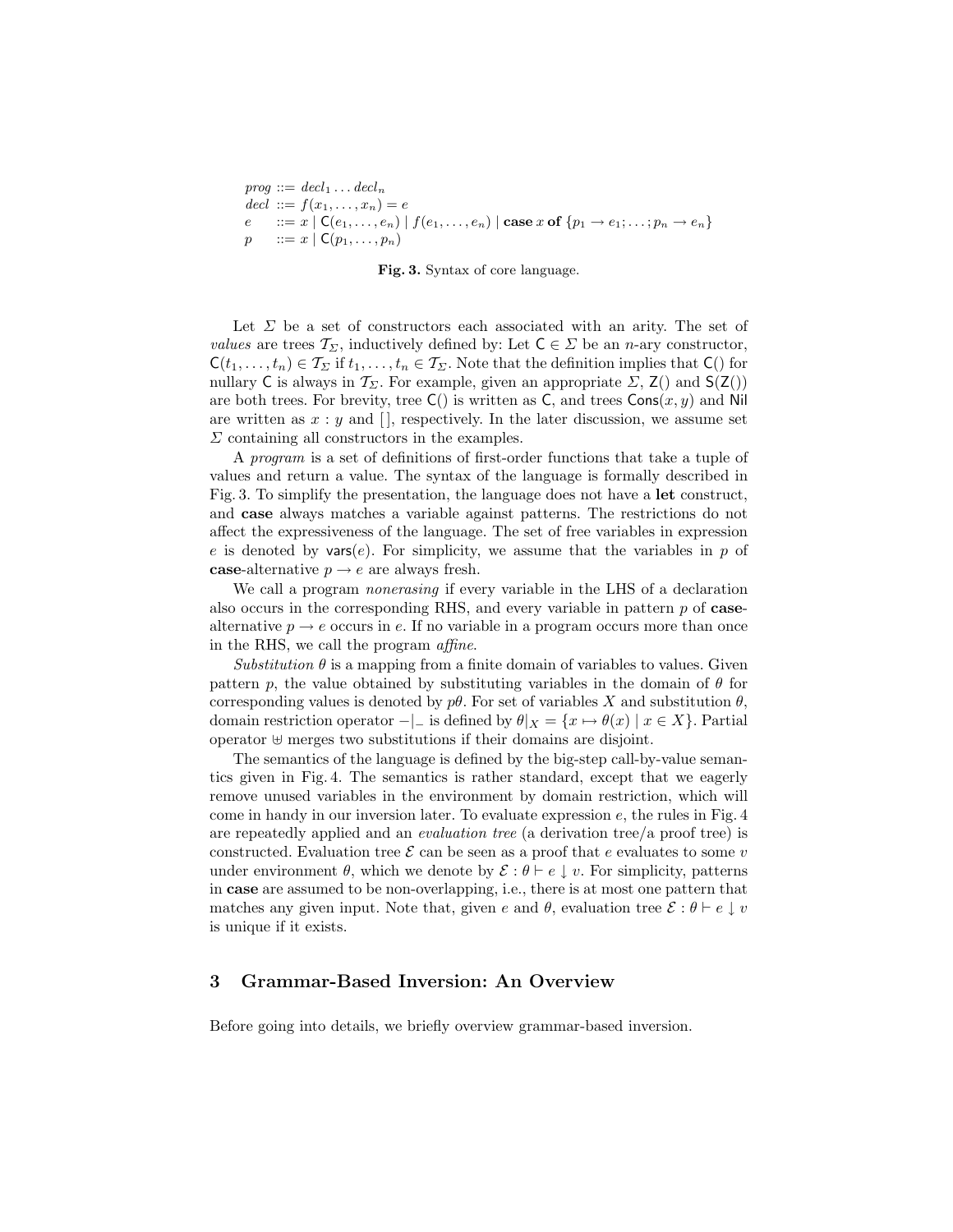VAR: 
$$
\frac{\theta(x) = v}{\theta \vdash x \downarrow v}
$$
 CON: 
$$
\frac{\{\theta|_{\text{vars}(e_i)} \vdash e_i \downarrow v_i\}_{i \in \{1, \ldots, n\}}}{\theta \vdash \mathsf{C}(e_1, \ldots, e_n) \downarrow \mathsf{C}(v_1, \ldots, v_n)}
$$

\nFlow: 
$$
\frac{\{x_i \mapsto v_i \mid 1 \leq i \leq n\}_{\text{vars}(e')} \vdash e' \downarrow v}{\theta \vdash f(e_1, \ldots, e_n) \downarrow v}
$$
 
$$
\frac{\exists \sigma, i. \ p_i \sigma = \theta(x) \quad (\theta \uplus \sigma)|_{\text{vars}(e_i)} \vdash e_i \downarrow v}{\theta \vdash \text{case } x \text{ of } \{p_1 \rightarrow e_1; \ldots; p_n \rightarrow e_n\} \downarrow v}
$$





**Fig. 5.** An overview of grammar-based inversion.

#### **3.1 Basic Idea Underlying Grammar-Based Inversion**

Recall that, in Sect. 2, a program defines the semantics of expressions. Therefore, we can reduce program inversion to expression inversion as follows.

**Problem** (Expression Inversion). Given expression *e* in a program and value *v*, find environment (substitution)  $θ$  such that  $θ$   $\vdash e$   $\downarrow v$ .

Given function f, it is reasonable to expect that any notion of a "correct" inversion should cover the entire range of *f*. That is, it should be complete in the sense that for all *v*, if there exists  $\theta$  such that  $\theta \vdash f(x) \downarrow v$ , we are able to recover *θ*. This is apparently hard and inefficient for general *f*. Thus, we restrict ourselves to a method that is only complete for a chosen class of programs.

The goal of grammar-based inversion is to reconstruct the evaluation tree of  $\theta \vdash e \downarrow v$ , given *e* and *v*. This is as hard as only constructing the environment  $\theta$ . Reconstruction is carried out in two steps: we first construct an approximation of evaluation by building a production tree with respect to a grammar induced by the program, then attempt to reconstruct environment  $\theta$  from the production tree. Note that the grammar also approximates the range of the program. There is an overview of grammar-based inversion in Fig. 5.

#### **3.2 Inverting** *snoc* **Step by Step**

We demonstrate grammar-based inversion with the example of *snoc* in Sect. 1. The first step is to construct an unambiguous grammar whose production tree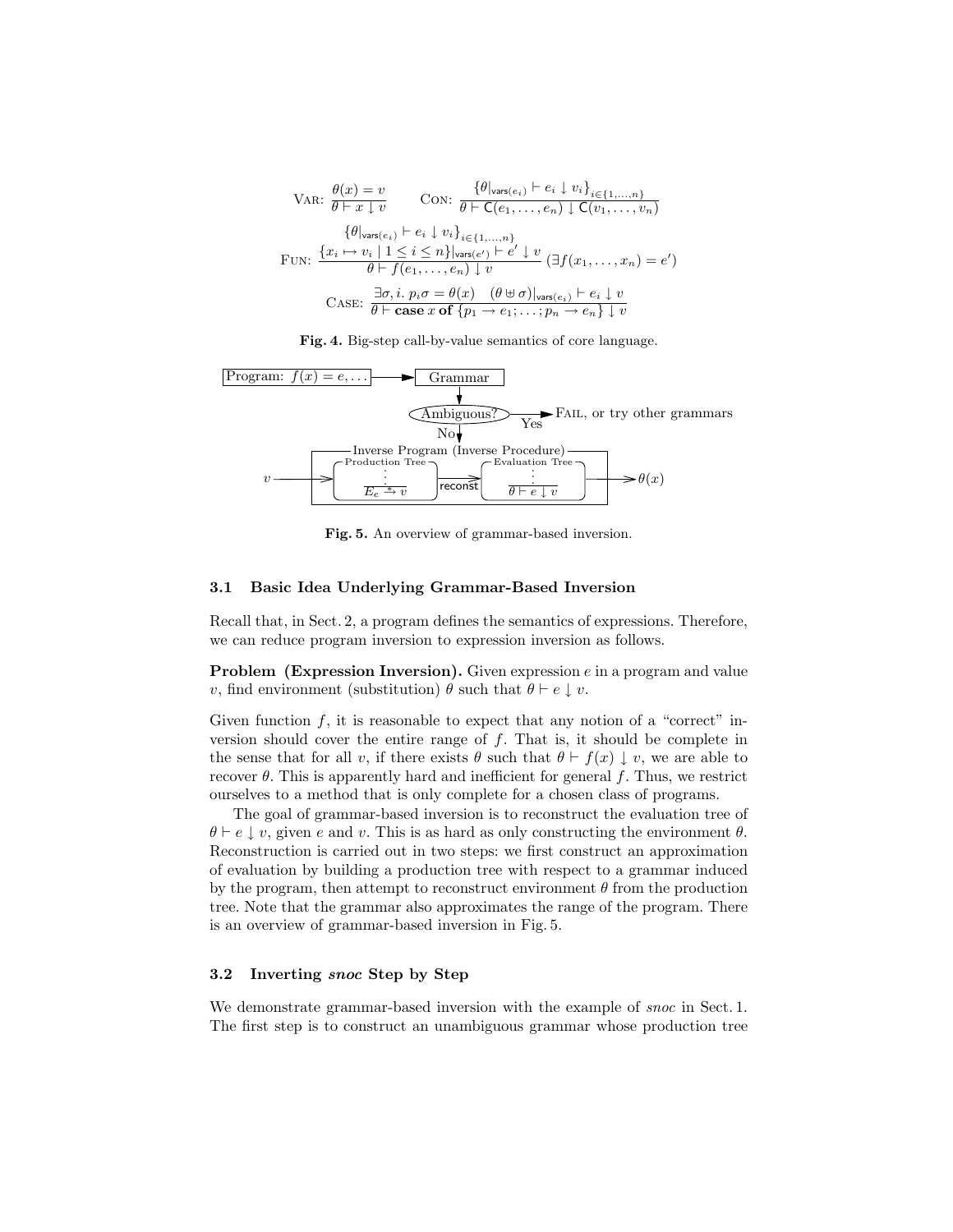approximates an evaluation tree of *snoc*. One would prefer to construct a grammar belonging to a lower complexity class because the complexity is related to the efficiency of the derived inverse. It suffices to use a regular tree grammar (RTG) [6] for *snoc*. From a program, we derive an RTG such that:

- $-$  Each nonterminal  $E_e$  corresponds to expression  $e$  in the program.
- − If expression *e* evaluates to *e'*, we add production rule  $E_e$  →  $E_e$ .
- **–** Constructors are converted to terminal symbols denoting themselves.
- **–** Nonterminal *E<sup>x</sup>* for variable-use expression *x* has production rule *E<sup>x</sup> → >*, where  $\top$  is a special symbol that will be explained later.

The conversion will be formalized in the next section. For example, *snoc* is converted to the (unambiguous) grammar below. Here, **case**  $x$  of  $\{... \}$  is an abbreviation for **case** *x* **of**  $\{[] \rightarrow b : [|; a : y \rightarrow a : snoc(y, b)]\}$ , the unique RHS of *snoc*, the function we intend to invert.

$$
E_{\text{case }x \text{ of } \{\dots\}} \to E_{b:[]} \qquad E_{a:snoc(y,b)} \to E_a : E_{snoc(y,b)} \qquad E_b \to \top
$$
  
\n
$$
E_{\text{case }x \text{ of } \{\dots\}} \to E_{a:snoc(y,b)} \qquad E_{snoc(y,b)} \to E_{\text{case }x \text{ of } \{\dots\}} \qquad E_{[]} \to []
$$
  
\n
$$
E_{b:[]} \to E_b : E_{[]} \qquad E_a \qquad \to \top \qquad E_y \to \top
$$

For the second step, given an output supposedly produced by *snoc*, we first try to parse it against the grammar, allowing  $\top$  to match any value. For example, the production tree of  $1: []$ , or the derivation/proof tree of production  $E_{\case x \text{ of } \{... \}} \stackrel{*}{\rightarrow} 1 : []$ , is:

$$
\frac{\frac{\overline{\top} \cdot * \cdot 1}{E_b \cdot * \cdot 1} \cdot E_{[]} \cdot * \cdot \boxed{\cdot}}{E_{b:[]} \cdot * \cdot 1 : []}
$$
\n
$$
\frac{\overline{E}_{\text{case } x \text{ of } \{...\}} * \cdot 1 : []}{E_{\text{case } x \text{ of } \{...\}} * 1 : []}.
$$

From the production tree, we can reconstruct the following evaluation tree of  $\theta \vdash snoc(x, b) \downarrow 1 : []$ :

$$
\frac{\{b \mapsto 1\}(b) = 1}{\{b \mapsto 1\} \vdash b \downarrow 1} \quad \frac{\emptyset \vdash [\ ] \downarrow [ ]}{\emptyset \vdash 1 \} \vdash [\ ] \to b : [\ ] \downarrow 1 : [\ ]} \quad \{b \mapsto 1, x \mapsto [\ ]\}(x) = [\ ]}{\{b \mapsto 1, x \mapsto [\ ]\} \vdash \text{case } x \text{ of } \{ [\ ] \to b : [\ ]; \ a : y \to a : \mathit{succ}(y, b)\} \downarrow 1 : [\ ]}.
$$

Each node of the obtained evaluation tree corresponds to a node in the production tree.  $\top$  matches 1 in the topmost leaf of the production tree; therefore, the value of  $b$  is known to be 1 in the corresponding node in the evaluation tree. By completing the evaluation tree we have also recovered the initial environment,  ${b \mapsto 1, x \mapsto [\ ]}$ , the result of inversion.

This reconstruction of evaluation trees from production trees is done by function reconst in Sect. 4. With reconst, our generated inverse program *snoc<sup>−</sup>*<sup>1</sup> has the form:

> $snoc^{-1}(v) = (\theta(x), \theta(b))$ **where**  $(\mathcal{E} : \theta \vdash snoc(x, b) \downarrow v) = \text{reconst}(\mathcal{P})$  $\mathcal{P}$  is a production tree for  $E_{\text{case }x \text{ of } \{\dots\}} \stackrel{*}{\rightarrow} v.$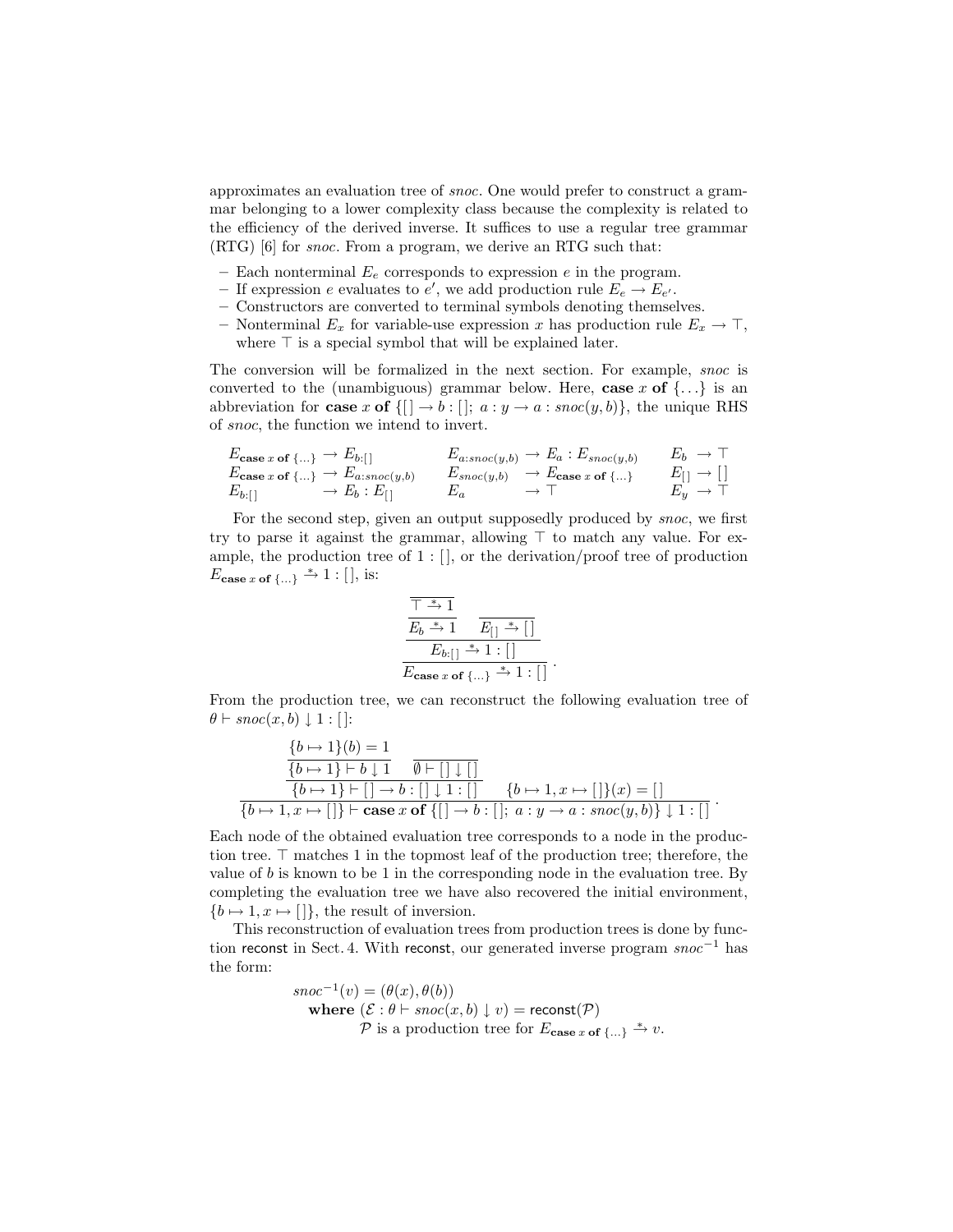$$
\text{ANY: } \frac{E_1 \stackrel{*}{\to} v}{E \stackrel{*}{\to} v} \text{UNIT: } \frac{E_1 \stackrel{*}{\to} v}{E \stackrel{*}{\to} v} (E \to E_1 \in R)
$$
\n
$$
\text{CON: } \frac{\{E_i \stackrel{*}{\to} v_i\}_{1 \le i \le n}}{E \stackrel{*}{\to} C(v_1, \dots, v_n)} (E \to C(E_1, \dots, E_n) \in R)
$$

**Fig. 6.** Semantics of RTG  $(\Sigma, N, R)$ .

Since the cost of parsing for RTGs is linear, the derived *snoc<sup>−</sup>*<sup>1</sup> runs in time that is linear to its input. It might seem that *snoc<sup>−</sup>*<sup>1</sup> entails a large overhead. The experiment discussed in Sect. 6 demonstrates that the overhead is acceptable.

### **4 Grammar-based Inversion by Regular Tree Grammar**

This section describes a case study of grammar-based inversion when we use RTG [6], one of the simplest tree grammars, which is relatively well understood; e.g., parsing for RTG can be efficiently performed done tree automaton and its variations  $[4, 6, 13, 24]$ .

**Definition 1 (RTG).** An RTG is a triple  $(\Sigma, N, R)$ , where  $\Sigma$  is a set of con*structors (terminals), N is a set of nonterminals, and R is a set of production rules in which each rule has either of the forms*  $E \to E_1$  *or*  $E \to C(E_1, \ldots, E_n)$ *with*  $E, E_1, \ldots, E_n \in N$  *and*  $C \in \Sigma$  *of arity n.* 

Unlike conventional presentation, we define the semantics of a grammar in a "big-step" style as seen in Fig. 6. The rules in Fig. 6 are defined so that  $E \stackrel{*}{\rightarrow} v$ means that value  $v$  is a normal form of  $E$  taking production rules to be rewriting rules. We assume that there exists special nonterminal  $\top$  that can generate any value, and we treat  $\top \stackrel{*}{\to} v$  as an axiom. Also note the above definition contains no start symbol. We sometimes write  $P: E \rightarrow v$  if P is a production tree (a derivation tree/a proof tree) for  $E \rightarrow v$ . We call a grammar *ambiguous* if, for some *E* and *v*, there is more than one production tree for  $E \stackrel{*}{\rightarrow} v$ . Otherwise, the grammar is *unambiguous*. Note that checking whether an RTG is ambiguous or not is known to be decidable [6].

#### **4.1 Approximation of Evaluation Structure**

We construct an RTG from a program so that each production rule in the grammar corresponds to an evaluation step of the program. The basic idea behind the construction has been explained in Sect. 3, and the formal rules are given in Fig. 7. The procedure itself is not new; it is almost the same as the type inference of regular expression types [19], and similar techniques have been adopted in the range inference of tree transducers (e.g., [10]).

To clarify the correspondence between a program and its derived grammar, we define a transformation, approx, from a proof of  $\theta \vdash e \downarrow v$  to a proof of  $E_e \stackrel{*}{\rightarrow} v$ in Fig. 8. Function approx defines the node-by-node correspondence between the two proofs. Formally, we have the following theorem.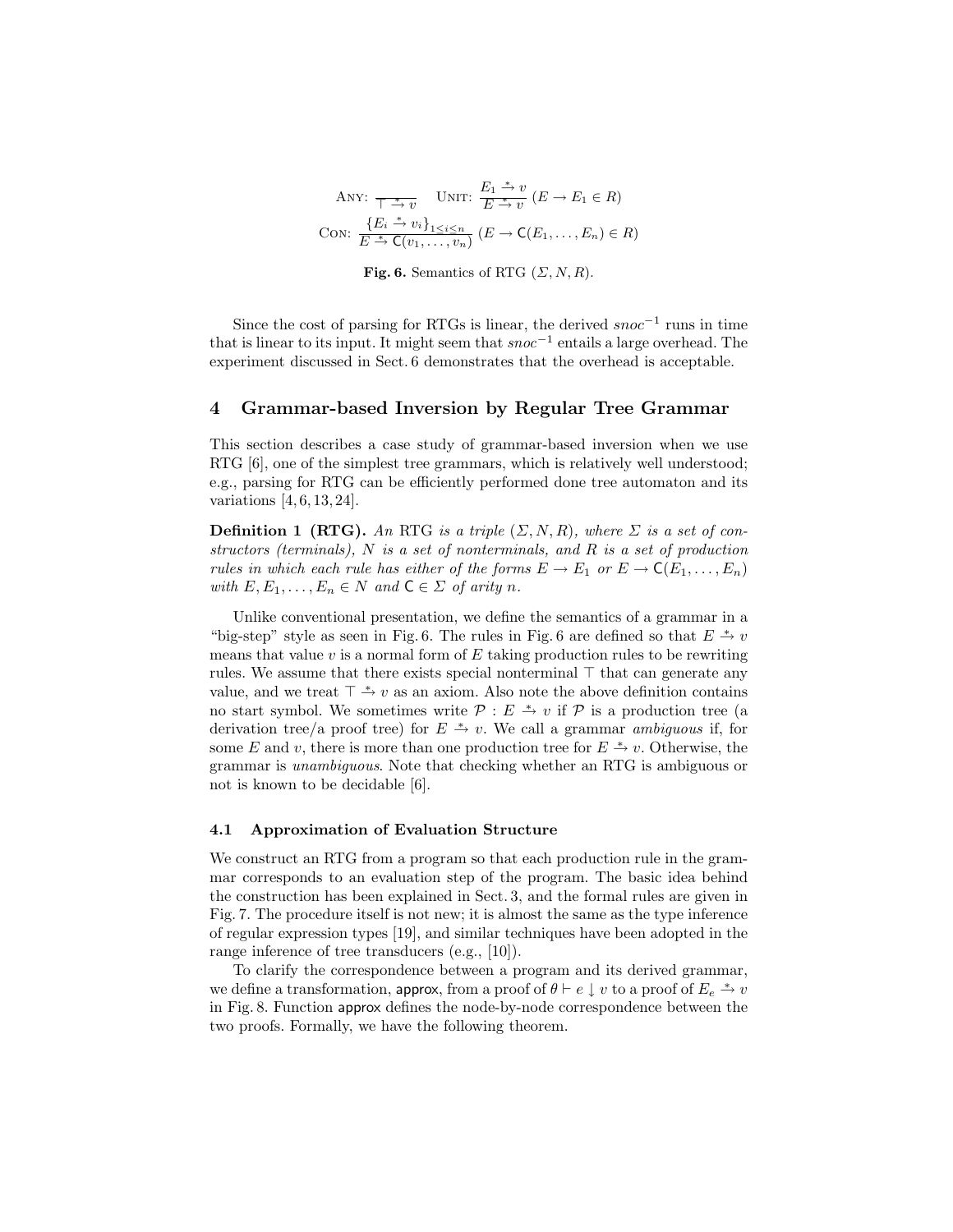$$
\begin{array}{cccc}\nx & \longrightarrow & E_x \to \top \\
\mathsf{C}(e_1, \ldots, e_n) & \longrightarrow & E_{\mathsf{C}(e_1, \ldots, e_n)} \to \mathsf{C}(E_{e_1}, \ldots, E_{e_n}) \\
f(e_1, \ldots, e_n) & \longrightarrow & E_{f(e_1, \ldots, e_n)} \to E_{e'} \quad \text{where } \exists (f(\ldots) = e') \\
\text{case } x \text{ of } \{p_1 \to e_1; \ldots; p_n \to e_n\} & \vdots \\
\downarrow & \downarrow & \downarrow \\
E_{\text{case } x \text{ of } \{p_1 \to e_1; \ldots; p_n \to e_n\}} \to E_{e_n}\n\end{array}
$$

**Fig. 7.** Construction of productions rules of RTG.

$$
\begin{aligned}\n&\text{approx}\left(\frac{\theta(x) = v}{\theta \vdash x \downarrow v}\right) \\
&= \frac{\frac{x}{\prod_{i} \to v}{\sum_{i} \to v}}{\frac{x}{\theta \vdash C(e_1, \dots, e_n) \downarrow C(v_1, \dots, v_n)}}\right) \\
&= \frac{\left\{\text{approx}\left(\mathcal{E}_i : \theta|_{\text{vars}(e_i)} \vdash e_i \downarrow v_i\right\}_{1 \leq i \leq n}}{\frac{x}{\sum_{i} (e_1, \dots, e_n) \to (v_1, \dots, v_n)}}\right) \\
&\text{approx}\left(\frac{\left\{\dots \theta|_{\text{vars}(e_i)} \vdash e_i \downarrow v_i\right\}_{1 \leq i \leq n} \mathcal{E} : \{x_i \mapsto v_i \mid 1 \leq i \leq n\} \vdash e \downarrow v}{\theta \vdash f(e_1, \dots, e_n) \downarrow v}\right) \\
&= \frac{\text{approx}(\mathcal{E})}{E_{f(e_1, \dots, e_n) \xrightarrow{x} v}} \quad \text{where } \exists (f(x_1, \dots, x_n) = e) \\
&\text{approx}\left(\frac{\exists \sigma, i. p_i \sigma = \theta(x) \quad \mathcal{E}_i : (\theta \uplus \sigma)|_{\text{vars}(e_i)} \vdash e_i \downarrow v}{\theta \vdash \text{case } x \text{ of } \{p_1 \to e_1, \dots, p_n \to e_n\} \downarrow v}\right) \\
&= \frac{\text{approx}(\mathcal{E}_i)}{\mathcal{E}_{\text{case } x \text{ of } \{p_1 \to e_1, \dots, p_n \to e_n\} \xrightarrow{x} v}}\n\end{aligned}
$$

**Fig. 8.** Definition of approx.

**Theorem 1 (Approximation).** *Given evaluation tree*  $\mathcal{E}$  :  $\theta$   $\vdash$   $e \downarrow v$ ,  $\mathcal{P}$  =  $\Box$  approx(*E*) *is a production tree for*  $E_e \stackrel{*}{\rightarrow} v$ *, <i>i.e.*,  $\mathcal{P}: E_e \stackrel{*}{\rightarrow} v$ .

Since approx discards the evaluation trees of arguments at the third branch, approx is neither surjective nor injective: there may be production tree  $P: E_e \overset{*}{\to}$ *v* that does not correspond to any evaluation tree, i.e.,  $\forall \mathcal{E} : \theta \vdash e \downarrow v$ .  $\mathcal{P} \neq$  $approx(\mathcal{E})$ , even if *e* evaluates to *v* under some environment. For example, consider the program

$$
h(r) = add(Z, r)
$$
  

$$
add(x, r) = \text{case } x \text{ of } \{Z \rightarrow r; S(y) \rightarrow S(add(y, r))\}.
$$

Since *h* is injective, there is only one evaluation tree for  $\{r \mapsto S(Z)\} \vdash add(Z, r) \downarrow$ S(Z). From *h* we obtain the following grammar:

$$
E_{add(Z,r)} \longrightarrow E_{\text{case }x \text{ of } \{\dots\}} \quad E_{add(y,r)} \to E_{\text{case }x \text{ of } \{\dots\}} \quad E_y \to \top.
$$
  
\n
$$
E_{\text{case }x \text{ of } \{\dots\}} \to E_r \quad E_Z \longrightarrow Z
$$
  
\n
$$
E_{\text{case }x \text{ of } \{\dots\}} \to S(E_{add(y,r)}) \quad E_r \longrightarrow \top
$$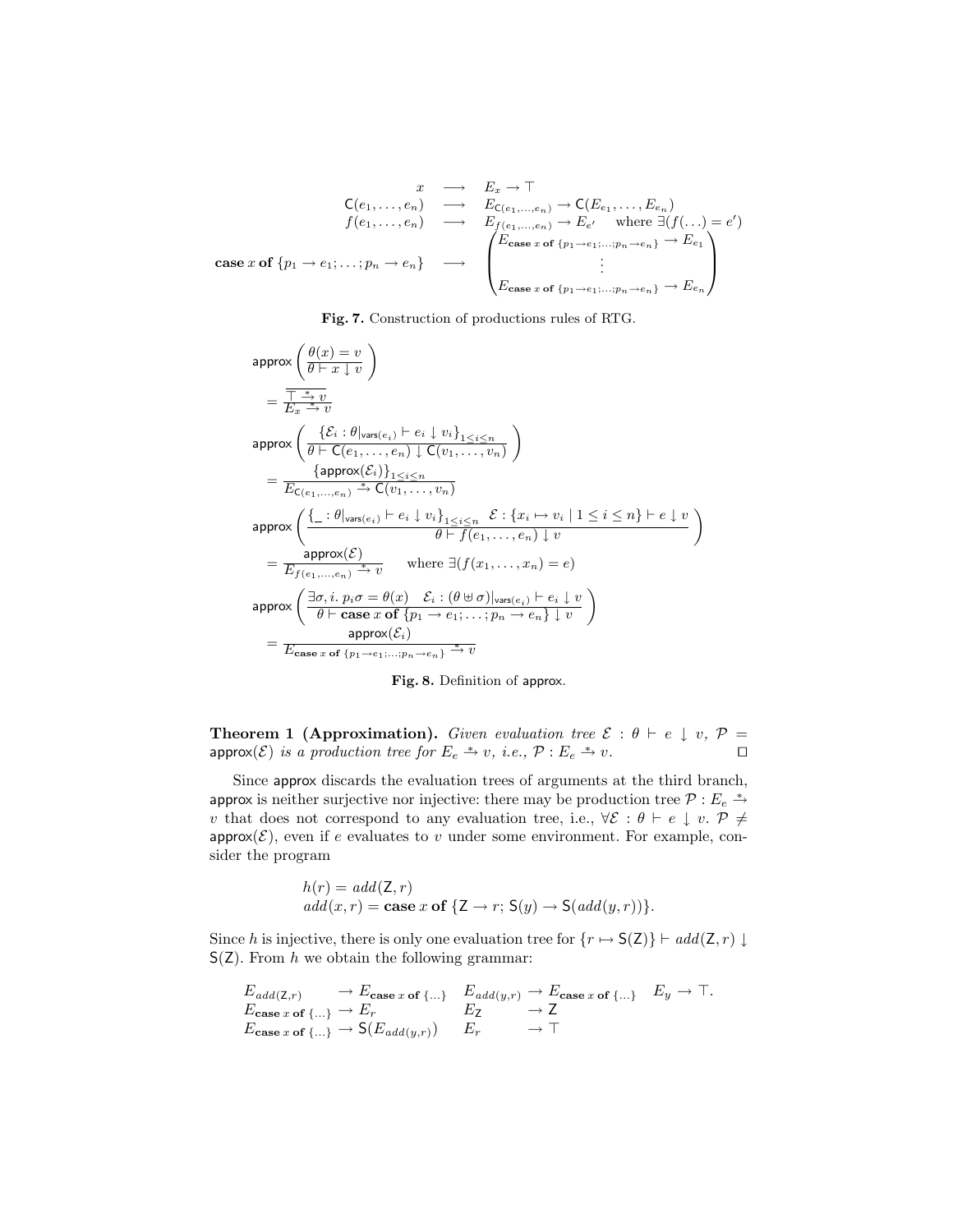The reader may have found that there are two production trees for  $E_{add(Z,r)} \rightarrow$ S(Z), and only one of these corresponds to the evaluation tree.

To deal with this situation, we propose two sufficient conditions to guarantee bijection between evaluation and production trees:

- **Condition** (SUFF-LEFT): The program is nonerasing and the derived grammar is unambiguous.
- **Condition** (SUFF-RIGHT): The program is affine and treeless (i.e., every argument of a function call must be a variable) [29].

Roughly speaking, (SUFF-LEFT) guarantees the injectivity of a program, while (SUFF-RIGHT) guarantees its surjectivity with respect to the range described by the grammar. With (SUFF-LEFT), for *v* of  $\mathcal{E} : \theta \vdash e \downarrow v$ , any  $\mathcal{P} : E_e \stackrel{*}{\to} v$  must equal approx $(\mathcal{E})$  since the grammar is unambiguous. With (SUFF-RIGHT), every  $P: E_e \stackrel{*}{\to} v$  must have a unique corresponding evaluation tree,  $\mathcal{E}: \theta \vdash e \downarrow v$  (a direct consequence of  $[21]$ ). As will be seen later, (SUFF-LEFT) is used to obtain left inverses, and (SUFF-RIGHT) is used to obtain right inverses.

#### **4.2 Reconstructing Evaluation Trees**

Our aim now is to construct an evaluation tree from a production tree, i.e., to construct the inverse of approx. Since the RHSs of approx are disjoint, inversion of approx is done in a straightforward way if we can recover the information lost in approx — the evaluation trees of arguments to each function call  $f(e_1, \ldots, e_n)$ . In other words, in reconstructing the evaluation tree of  $f(e_1, \ldots, e_n) \downarrow v$  where *f* is defined by  $f(x_1, \ldots, x_n) = e$ , we must recover  $\mathcal{E}_i$  of  $\mathcal{E}_i : \theta_i \vdash e_i \downarrow \theta(x_i)$ from  $\mathcal{E}: \theta \vdash e \downarrow v$ . Luckily, this can be done. Assume that each  $e_i$  respectively evaluates to  $v_i$ . The values of  $v_i$  have been recovered by  $v_i = \theta(x_i)$ . Thus, evaluation tree  $\mathcal{E}_i$ :  $\theta_i \vdash e_i \downarrow v_i$  is obtained by recursively rebuilding production tree  $\mathcal{P}_i: E_{e_i} \rightarrow v_i$ .

Formally, reconst defined in Fig. 9 reconstructs an evaluation tree from a production tree.<sup>5</sup> Function reconst is an inverse of approx obtained by swapping LHSs with RHSs except that invE recovers the lost information of approx, as explained in the previous paragraph. Operator  $\forall$  is extended to substitutions with overlapping domains:  $\{x \mapsto 1\} \oplus \{x \mapsto 1\}$  yields  $\{x \mapsto 1\}$ , while  $\{x \mapsto 1\} \oplus$  ${x \mapsto 2}$  fails. Note that reconst is a partial function; e.g.,  $\uplus$  may fail.

Procedure invE in Fig. 9 appears to be nondeterministic since there might be more than one production tree. With constraints (SUFF-LEFT) and (SUFF-Right), we ensure that there is at most one production tree and thus invE is deterministic.

The following properties relate reconst and approx:

<sup>&</sup>lt;sup>5</sup> For simplicity, we assume that there is at most one possibility to choose  $p_i$  at the definition of **reconst** for **case**; e.g., we exclude **case** *x* **of**  $\{Z \rightarrow Z; S(y) \rightarrow Z\}$ . Note that a program containing such a **case**-expression does not satisfy (SUFF-LEFT). To invert such programs under (SUFF-RIGHT), it is sufficient to construct a nonterminal for each expression *occurrence* instead of the expression itself in constructing RTG.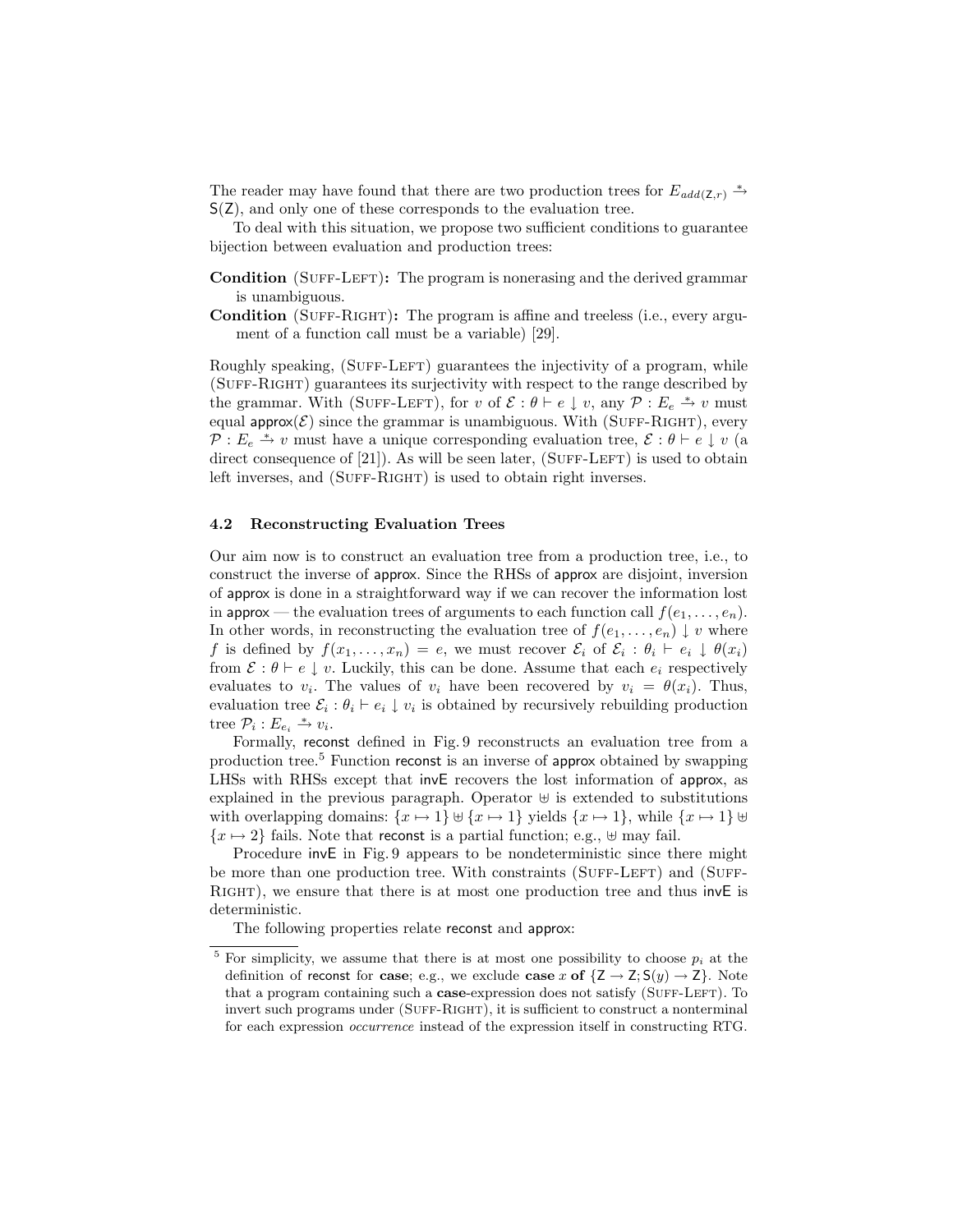$$
\begin{aligned}\n\text{reconst} & \left( \frac{\overline{1 + v}}{E_x \stackrel{*}{\rightarrow} v} \right) \\
&= \frac{\{x \mapsto v\}(x) = v}{\{x \mapsto v\} \mid x \downarrow v} \\
\text{reconst} & \left( \frac{\{P_i\}_{1 \leq i \leq n}}{E_{\mathsf{C}(e_1, \ldots, e_n)} \stackrel{*}{\rightarrow} \mathsf{C}(v_1, \ldots, v_n)} \right) \\
&= \frac{\{\mathcal{E}_i : \theta_i \vdash e_i \downarrow v_i\}_{1 \leq i \leq n}}{\theta_1 \uplus \cdots \uplus \theta_n \vdash \mathsf{C}(e_1, \ldots, e_n) \downarrow \mathsf{C}(v_1, \ldots, v_n)} \text{ where } (\mathcal{E}_i : \theta_i \vdash e_i \downarrow v_i) = \text{reconst}(\mathcal{P}_i) \\
\text{reconst} & \left( \frac{\mathcal{P} : E_e \stackrel{*}{\rightarrow} v}{E_{f(e_1, \ldots, e_n)} \stackrel{*}{\rightarrow} v} \right) \\
&= \frac{\{\mathcal{E}_i : \theta_i \vdash e_i \downarrow v\}_{1 \leq i \leq n}}{\theta_1 \uplus \cdots \uplus \theta_n \vdash f(e_1, \ldots, e_n) \stackrel{*}{\rightarrow} v} \text{ where } (\mathcal{E} : \theta \vdash e \downarrow v) = \text{reconst}(\mathcal{P}) \\
& (\mathcal{E}_i : \theta_i \vdash e_i \downarrow v) = \text{inv}\mathsf{E}(e_i, \theta(x_i)) \\
\text{reconst} & \left( \frac{\mathcal{P}_i : E_{e_i} \stackrel{*}{\rightarrow} v}{E_{\text{case } x \text{ of } \{p_1 \to e_1, \ldots; p_n \to e_n\}} \stackrel{*}{\rightarrow} v} \right) \\
&= \frac{\exists \sigma, i. \ p_i \sigma = \theta(x) \quad \mathcal{E} : \eta \vdash e_i \downarrow v}{\theta \vdash \text{case } x \text{ of } \{p_1 \to e_1, \ldots; p_n \to e_n\} \downarrow v} \text{ where } \theta = \eta \uplus \{x \mapsto p_i \eta\} \\
& \sigma = \eta | \text{var}(p_i) \\
\end{aligned}
$$

 $invE(e, v) =$  **reconst** $(P)$  where P is a production tree of  $E_e \stackrel{*}{\rightarrow} v$ .

**Fig. 9.** Definition of reconst.

**Theorem 2.** *If*  $\mathsf{reconst}(\mathcal{P}) = (\mathcal{E} : \theta \vdash e \downarrow v)$ , then  $\mathcal{E}$  is a proof of  $\theta \vdash e \downarrow v$ .

*Proof Sketch.* Induction on *P*. □

**Theorem 3.** *If*  $\mathcal{E}$  = reconst( $\mathcal{P}$ )*, then* approx( $\mathcal{E}$ ) =  $\mathcal{P}$  *holds.* 

*Proof Sketch.* Induction on  $\mathcal{P}$ . □

Lemma 1 (Correctness (Left)). Assume that a program satisfies (SUFF-LEFT)*. Let e be an expression and v a value such that*  $\exists \theta$ *.*  $\theta \vdash e \downarrow v$ *. Then, for production tree*  $P: E_e \rightarrow v$ , **reconst** $(P) = (\mathcal{E}: \theta \vdash e \downarrow v)$  *holds.* 

*Proof Sketch.* In this case,  $P = \text{approx}(\mathcal{E} : \theta \vdash e \downarrow v)$  holds for some  $\mathcal{E}$  because of the unambiguity of the grammar. Then, by induction on the structure of  $\mathcal{E}$ , we prove reconst(approx( $\mathcal{E}$ )) =  $\mathcal{E}$ , which means reconst( $\mathcal{P}$ ) terminates and results in *E*. The nonerasing property ensures that for each step of reconst,  $\theta$  of  $\theta \vdash e \downarrow v$ is defined for any variable occurring in  $e$ .  $\Box$ 

**Lemma 2 (Correctness (Right)).** *Under* (Suff-Right)*, for any production tree*  $P: E_e \rightarrow v$ , **reconst** $(P) = \mathcal{E}: \theta \vdash e \downarrow v$  *holds.* 

*Proof Sketch.* In this case, since  $\mathsf{invE}(e, v)$  is always called with  $e = x$ , the call terminates and returns an evaluation tree of form  $\{x \mapsto v\} \vdash x \downarrow v$ . Thus, we conclude that under (SUFF-RIGHT), reconst always terminates. The rest of the proof is straightforward by induction on *P*. Note that nonerasure does not matter here because we can assign any value to a variable that does not affect the output; leaving it as undefined is a correct solution. □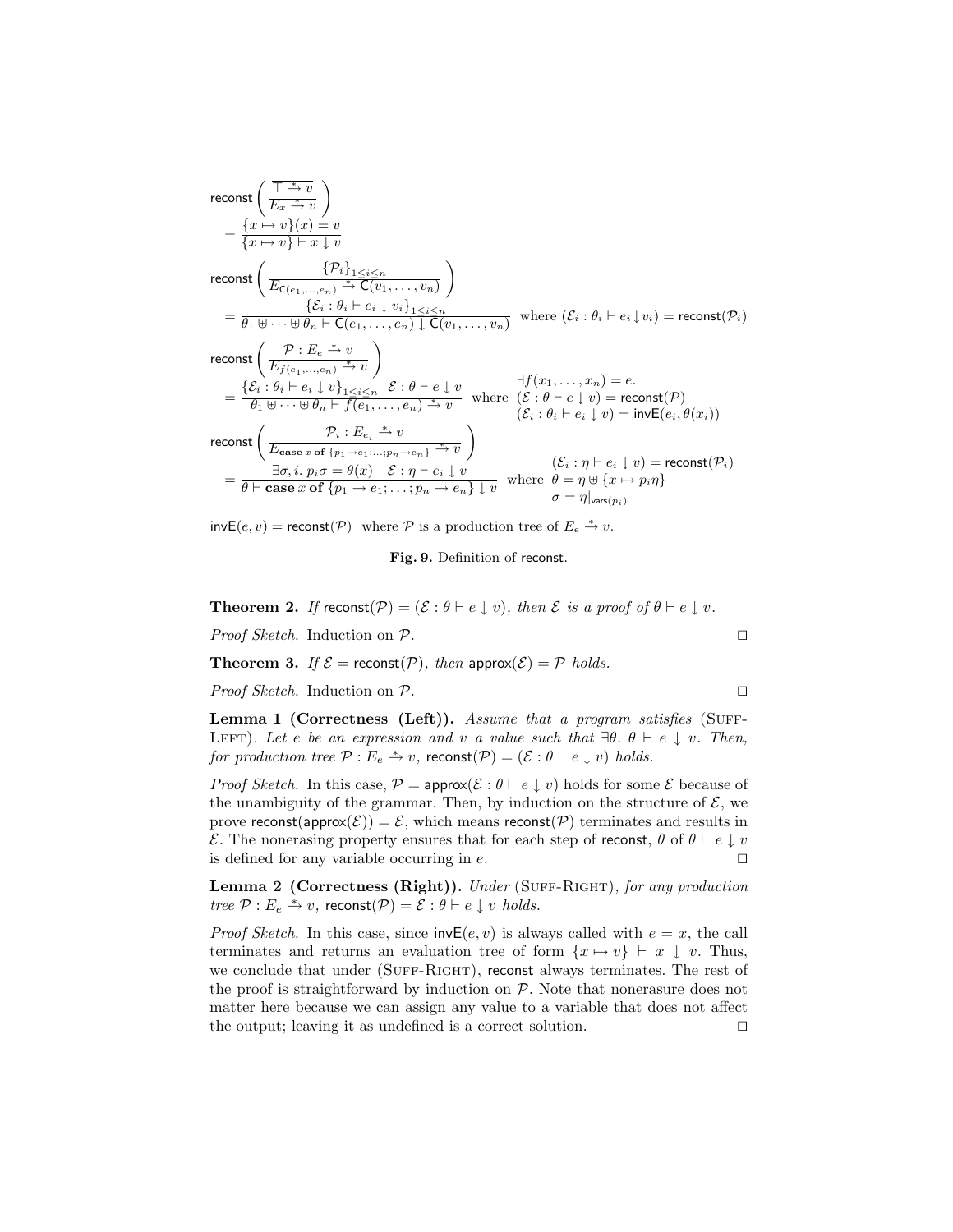```
reverse'(xs) = extract(call(shape(xs)))shape(xs) = \text{case } xs \text{ of } \{[] \rightarrow \text{Pair}(Z, []); x : xs' \rightarrow inc(shape(xs'), x) \}inc(r, x) = \text{case } r \text{ of } \{\text{Pair}(n, xs) \rightarrow \text{Pair}(S(n), x : xs)\}\text{call}(r) = \text{case } r \text{ of } \{\text{Pair}(n, xs) \rightarrow revTABA(n, xs)\}extract(r) = \text{case } r \text{ of } \{\text{Pair}(xs, [\cdot]) \rightarrow xs\}revTABA(n, xs) = \text{case } n \text{ of } \{Z \rightarrow \text{Pair}(xs, [\,]); \, S(m) \rightarrow shift(revTABA(m, xs))\}shift(r) = \text{case } r \text{ of } \{\text{Pair}(x : xs, ys) \rightarrow \text{Pair}(xs, x : ys)\}
```


From the lemmas above we can prove the following theorem.

**Theorem 4 (Correctness of Grammar-based Inversion).** *For a program with definition*  $f(x_1, \ldots, x_n) = e$ , the program  $f^{-1}$  defined by

$$
f^{-1}(v) = (\theta(x_1), \dots, \theta(x_n))
$$
 where  $(\mathcal{E} : \theta \vdash e \downarrow v) = invE(e, v)$ 

*satisfies the following two properties.*

1.  $f^{-1}$  *is a left inverse of*  $f$ *, if* (SUFF-LEFT) *holds, and 2.*  $f^{-1}$  *is a right inverse of*  $f$ *, if* (SUFF-RIGHT) *holds.* □

Note that *double* and *snoc* satisfy both (SUFF-LEFT) and (SUFF-RIGHT), while *reverse* satisfies neither of them. Program runlength used in the experiment to be discussed in Sect. 6 only satisfies (SUFF-LEFT).

Recall that in Sect. 1 we stated that we classify invertible programs instead of problems. We can give another definition of *reverse*, as shown in Fig. 10, from which the derived grammar is unambiguous. More precisely, *reverse*<sup>*'*</sup> satisfies (SUFF-LEFT) but not (SUFF-RIGHT). The definition of *reverse'*, while appearing tricky, is nothing but a nonerasing version of IO-swapped *reverse* [22]. Note that both *reverse* and *reverse'* run in time linear to the input size.

### **4.3 Properties**

We discuss some properties of the inverses derived using grammar-based inversion with RTG.

**Correspondence to Post Condition.** Post conditions play important roles in many program inversion methods [8, 11, 16, 17]. Post condition *P* of *e*, which we write as  $e\{P\}$ , is a predicate on the state (i.e., values of all free variables) that is supposed to be true after *e* is executed. A *simple post condition* is a predicate on the value of *e*. Given a program, one may assign, for each function *f*, a post condition,  $post_f$ . The assignment is *valid* if we can assign a valid post condition to each sub-expression in the program in the way defined below:

**Definition 2 (Simple Post Conditions).** *Given a program and a post condition assignment for each function in the program, an assignment of post conditions to all sub-expressions is valid if*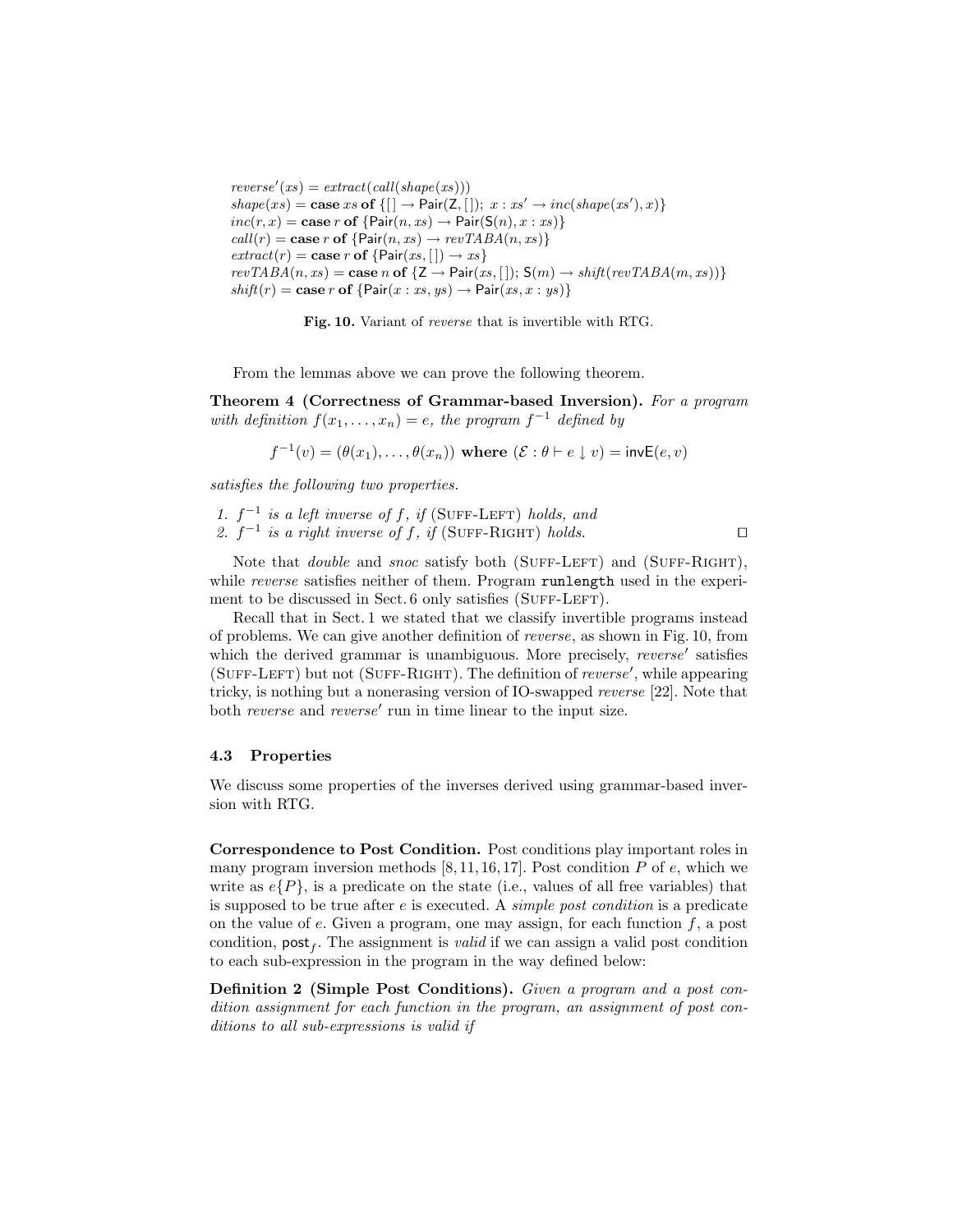- $-$  *every variable x is given a post condition,*  $P(\_) =$  True;
- $-$  *each function call*  $f(...)$  *is assigned the post condition,*  $post_f$ ;
- $C(e_1\{P_1\},\ldots,e_n\{P_n\})\{P\}$  is valid if  $\forall i. P_i(v_i) \Rightarrow P(C(v_1,\ldots,v_n));$
- $-$  case \_ of { $p_1 \rightarrow e_1\{P_1\}$ ; ...;  $p_n \rightarrow e_n\{P_n\}\{P\}$  is valid if  $\exists i$ .  $P_i(v) \Rightarrow P(v)$ ;
- $-$  *in a definition,*  $f(...) = e\{P\}$ *, the right-hand side is assigned a post condition satisfying*  $P(v) \Rightarrow \text{post}_f(v)$ *.*

Many approaches to program inversion rely on disjoint post conditions for each **case** expression. The expression **case** *x* **of**  $\{p_1 \rightarrow e_1\{P_1\}; p_2 \rightarrow e_2\{P_2\}\}\$ , where  $P_1$  and  $P_2$  are disjoint, is inverted to a program that, given output  $v$ , tests which of  $P_1(v)$  or  $P_2(v)$  holds and performs, respectively, the inverse of  $e_1$  or  $e_2$ . For non-simple post conditions, it is harder to check the validity of assignment and to test  $P(v)$  in executing inverses. Human-assigned post conditions [8,11,17] without validity checks may be more expressive. In contrast, the post conditions in Glück and Kawabe [16] that support inference are basically simple. Note that, in functional language, post conditions can be seen as types satisfying the preservation (subject reduction) law.

The following theorem states that grammar-based inversion using RTG is equivalent to inversion using simple post conditions:

**Theorem 5.** *The RTG obtained from a program is unambiguous if and only if there exists a valid assignment of simple post conditions such that every* **case***expression in the program has an assignment*

case *x* of 
$$
\{p_1 \rightarrow e_1\{P_1\}; \ldots; p_n \rightarrow e_n\{P_n\}\}\
$$

*where*  $P_1 \ldots P_n$  *are disjoint. That is, for any v, there is at most one*  $P_i$  *such that*  $P_i(v)$  = True.

*Proof Sketch.* In this case, for  $e\{P\}$ , we can prove  $(\theta \vdash e \downarrow v) \Rightarrow P(v)$ . Then, the "if" part is proved by showing the contraposition: if a grammar is ambiguous, then there exists such a **case**-expression. For grammars obtained with Fig. 7, we can prove that if a grammar is ambiguous, there exists *E* such that  $E \to E_1 \stackrel{*}{\to} v$ and  $E \rightarrow E_2 \stackrel{*}{\rightarrow} v$  for distinct  $E_1$  and  $E_2$ , and such  $E$  must correspond to some **case**-expression. The "only if" part is proved by taking the *P* of  $e\{P\}$  as  $P(v) \equiv (\exists P \cdot P : E_e \stackrel{*}{\rightarrow} v).$ 

It is thus a corollary that to invert more functions than those with grammarbased inversion with RTG, we must use more expressive post conditions that are harder to check, to infer, or to invert.

**Efficiency.** For RTG, the construction of a production tree for  $E \rightarrow v$  takes time at worst proportional to the size of  $v$  [6]. It is remarkable that, thus, if a program is nonerasing, affine, and treeless, the derived inverse runs in  $O(n)$ , where *n* is the size of an input of the inverse. As a result, we can obtain linear time inverses for *double* and *snoc*. Being affine ensures that the domains of environments merged by  $\forall$  are always disjoint; thus, we do not need to spend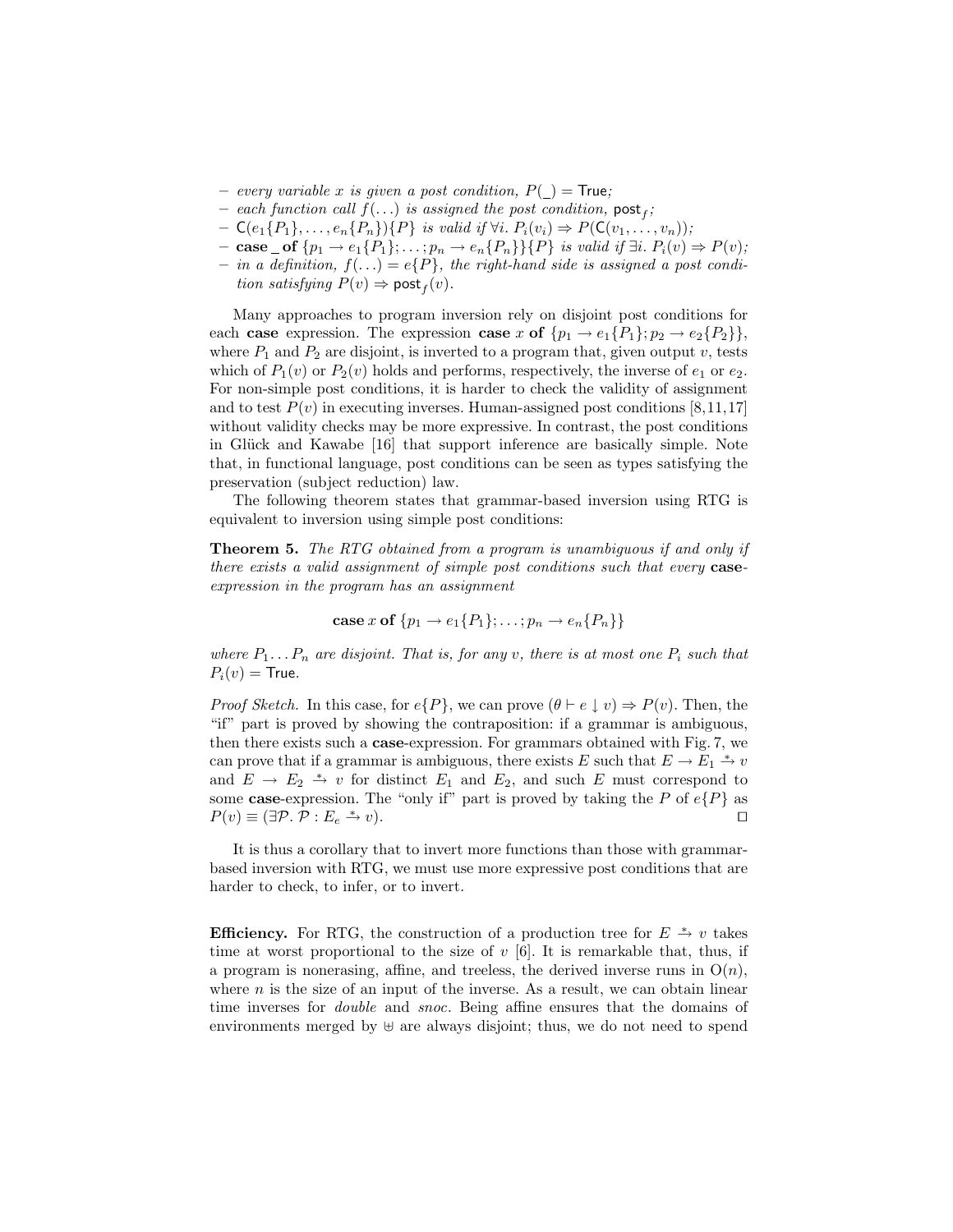time checking whether overlapping variables are equal. Being treeless means that arguments  $e_i$  of each function call  $f(e_1, \ldots, e_n)$  are merely variables. Thus, all production tree constructions at  $invE(x, v)$  immediately match  $\top$  with the given value in  $O(1)$  time. In more general cases, the construction of production tree  $P: E_e \stackrel{*}{\to} v$  at  $invE(e, v)$  runs in time between  $O(|P|)$  and  $O(|v|)$ , where  $|P|$  and  $|v|$  are the sizes of  $P$  and  $v$ , depending on the parsing method. For example, using guided tree automata for parsing [4], we can obtain a linear time inverse for *reverse*<sup>*'*</sup> in Fig. 10 because the lower complexity bound is achieved for each call of invE in the inverse. Generally, a derived inverse runs at worst in time that is proportional to the total size of "intermediate data" plus "duplicated data" in addition to the size of the output value. Note that a derived right inverse always takes time at worst linear to the size of its input because (SUFF-RIGHT) requires a program to be affine and treeless.

### **5 Grammar-based Inversion in General**

So far, we have discussed grammar-based inversion by RTG as a case study. In this section, we will give more general study on grammar-based inversion.

#### **5.1 More Fine-Grained Classification**

Recall that *double* and *snoc* are invertible by RTG. However, the difficulties of inversion differ in the two programs; *double* is easier to invert than *snoc*. Extra conditions for a grammar achieve more fine-grained classification. For example, the grammar of *double* is top-down deterministic (for  $E \triangleq \mathsf{C}(E_1, \ldots, E_n)$ , the tuple  $(E_1, \ldots, E_n)$  is unique to E and C) while that of *snoc* is not. If a topdown deterministic grammar has no rule  $E \to E_1$  for *E* that has more than one production rule, swapping LHSs with RHSs results in a deterministic inverse. Even if such production rules exist, additional checking of the root of a value at **case** is sufficient to obtain a deterministic inverse.

#### **5.2 Predefined Inverses as Axioms**

Small parts of a program are sometimes very difficult to invert because they use mathematical properties, such as multiplication of prime numbers. In this case, treating them as language constructs with predefined inverses helps us to invert programs that contains them. For example, consider  $\textit{multPrime}(x_1, x_2)$ that multiplies two primes  $x_1$  and  $x_2$  if  $x_1 \leq x_2$ . The semantics of function call  $mulPrime(e_1, e_2)$  is defined by the predefined semantics  $[mulPrime]$  as

$$
\frac{\{\theta \vdash e_i \downarrow v_i\}_{i=1,2} \quad \llbracket \textit{mulPrime} \rrbracket (v_1, v_2) = v \quad v_1 \le v_2}{\theta \vdash \textit{mulPrime}(e_1, e_2) \downarrow v}.
$$

For the function, we prepare a special production rule,  $E_{\textit{multPrime}(e_1,e_2)} \rightarrow \textit{Nat}$ , where *Nat* represents natural numbers, and then the corresponding reconst is defined in a straightforward way by using its predefined inverse  $\llbracket \textit{mulPrime} \rrbracket^{-1}$ .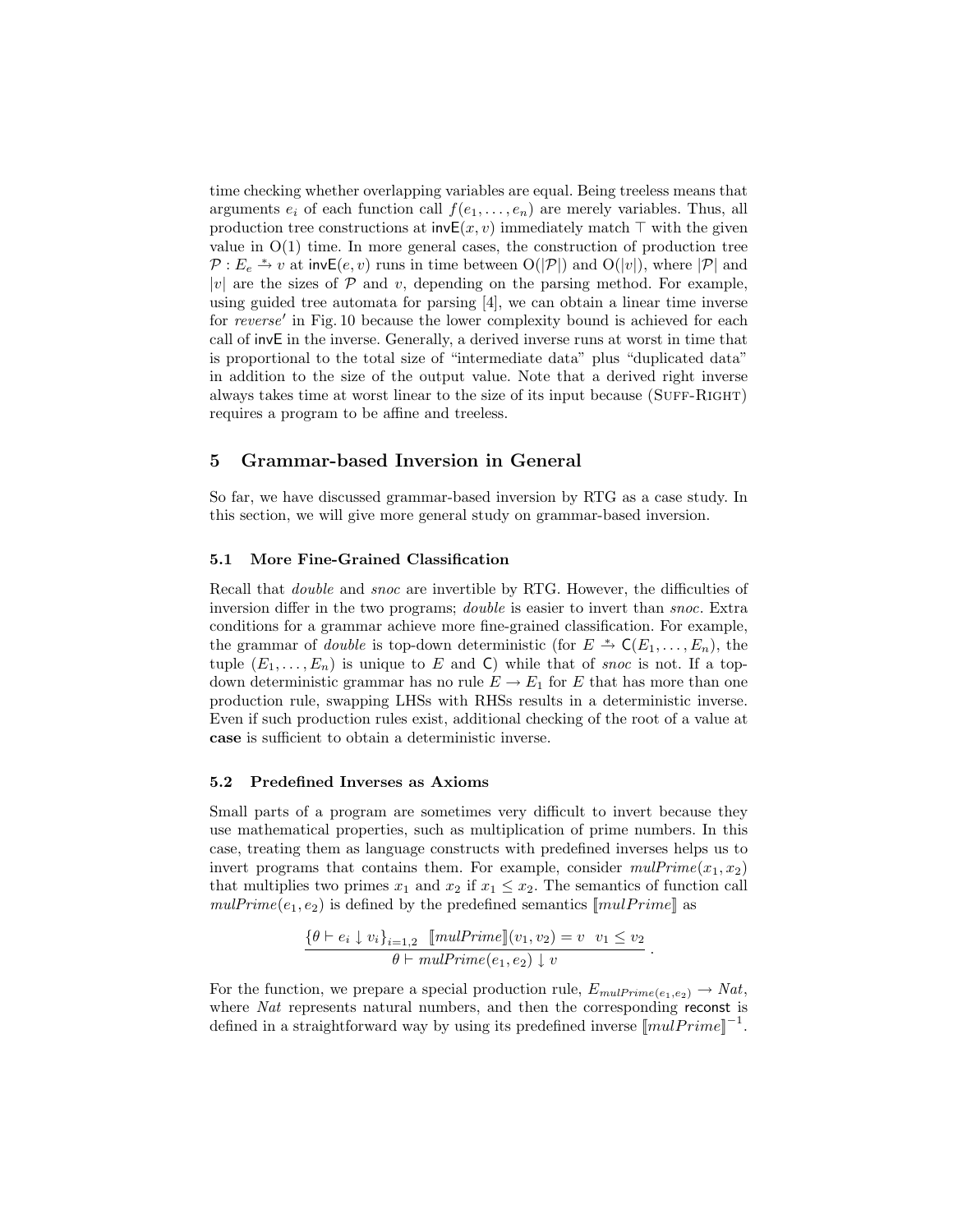#### **5.3 More Expressive Grammars**

Using more expressive grammars enables us to invert more programs.

Inside-out (IO) context-free tree grammar (CFTG) [9] enables us to investigate accumulation parameters (parameters that are never pattern-matched in evaluation) in parsing. For example, the following IO CFTG can be obtained for *reverse*.

$$
E_{rev(x,[\,])} \rightarrow E_{\text{case }x \text{ of } \{...\}}([\,]) \quad E_{\text{case }x \text{ of } \{...\}}(r) \rightarrow E_{rev(x,a:r)}(r)
$$
  

$$
E_{\text{case }x \text{ of } \{...\}}(r) \rightarrow r \quad E_{rev(x,a:r)}(r) \rightarrow E_{\text{case }x \text{ of } \{...\}}(a:r)
$$

In an RTG, non-terminals do not have parameters/arguments. Thus, as in Sect. 4, when we construct an RTG approximation of a program, we discard the arguments of functions. In an IO CFTG, non-terminals may have "accumulation parameters". Thus, we can similarly construct an IO-CFTG approximation of a program by discarding the arguments that are not accumulation parameters. Note that since approx changes according to the class of grammar, so does its inverse reconst. The change in reconst is straightforward in IO CFTG; similar to reconst for RTG, we re-parse to recover discarded evaluation trees of expressions occurring in non-accumulation parameters. Like (SUFF-LEFT), leftinvertible programs are characterized by the unambiguity of the grammar, and like (Suff-Right), right-invertible programs are characterized by the syntactic condition that ensures that every production tree has a unique corresponding evaluation tree. Note that the class of right-invertible programs by IO CFTG contains the known class of tree transformations called deterministic linear macro tree transducers [10]. IO CFTG corresponds to the post conditions that can contain the variables of accumulation parameters.

For IO CFTG, it is known that checking whether or not  $E \rightarrow v$  holds takes time polynomial to the size of *v* [3]. Unfortunately, there has been little discussion on "parsing" of IO CFTG because people have not found a use for the production trees. However, we believe that a variant of the CYK parser would yield polynomial-time parsing. Note that, similar to CFG in which a nonterminal generates a string and a string of length *n* contains *n* 2 substrings, in IO CFTG, a *k*-ary nonterminal generates a *k*-hole context (a value containing *k* holes to be filled) and a value of size *n* contains  $n^{k+1}$  *k*-hole contexts. Thus, we believe memoization as in CYK parsing should be applicable. For the example of *reverse*, we can obtain a linear-time inverse by using deterministic bottom-up push-down tree automata [28]. We also believe that it is possible to use a more expressive grammar, e.g., supporting equality check or synchronous production as in the tupled [20] function. For the string case, these features are adopted without violating the polynomial-time-parisible property [5]. Note that, even if the derived RTG is unambiguous, when a derived IO CFTG is can be parsed in linear time, the inverse derived by IO CFTG is sometimes more efficient than that derived by RTG. An inverse derived by IO CFTG calls invE no more than that derived by RTG; the inverse does not call invE for arguments occurring at accumulation-parameter positions of a function call because the evaluation has already been captured by the IO CFTG.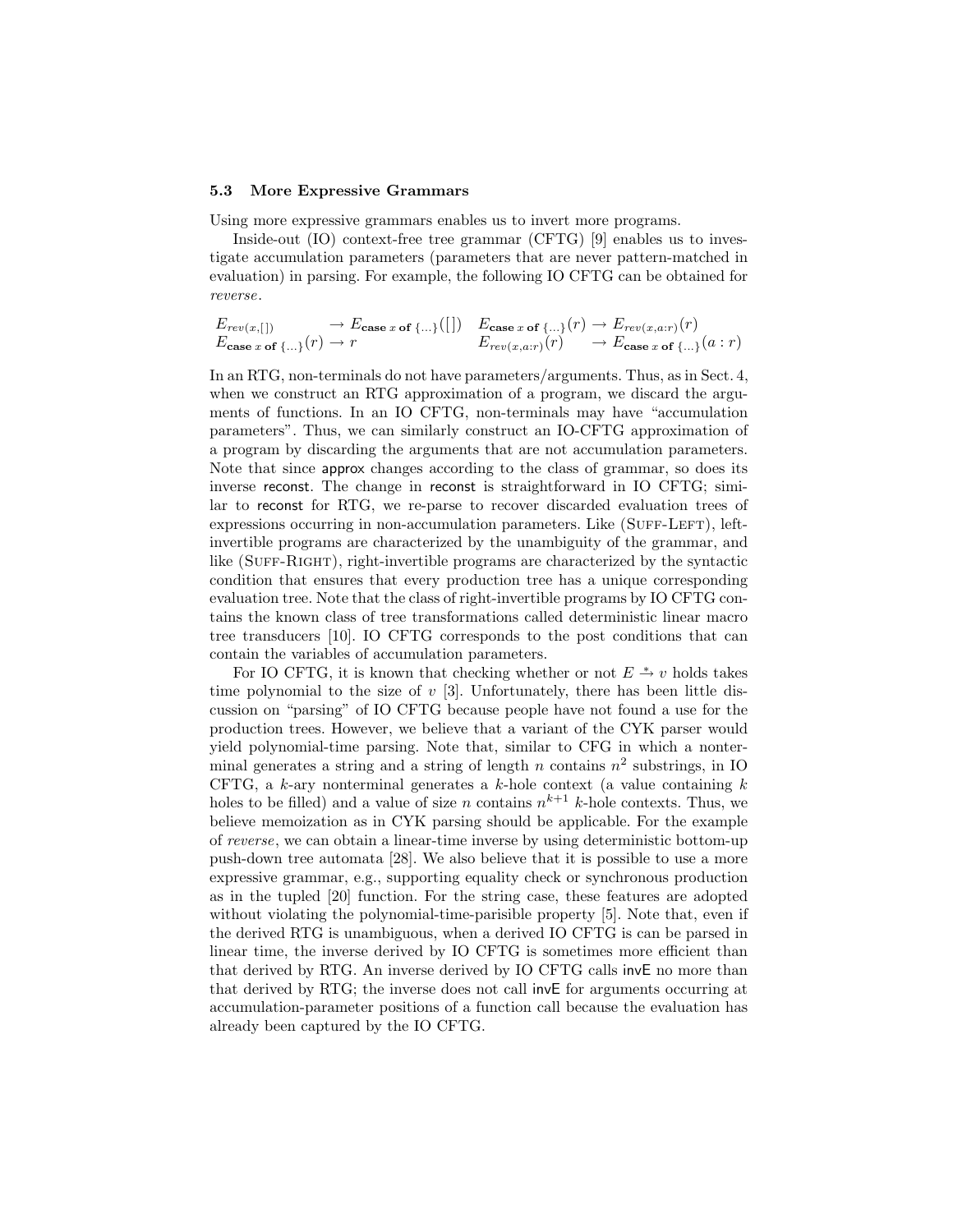Note that ambiguity check for a grammar beyond regular, such as IO CFTG, is usually undecidable [18]. However, some automated systems or some restricted forms of programs can still guarantee the unambiguity of an expressive grammar in some cases. Investigations into appropriate ways to define "some" programs for which the ambiguity check of derived grammars are decidable would be important in future work.

### **6 Experiment**

This section reports our automatic inversion system<sup>6</sup> using Haskell, and explains that the overhead of the derived inversion to the handwritten inverse is acceptable through an experiment with the implementation. The acceptablysmall overhead revealed that our method is not only theoretically feasible but also useful for implementing a program inversion system for acceptably-efficient inverses. Note that to derive inverses as efficient as possible is not our main issue, but this is important because it is a general issue with program inversion.

#### **6.1 Implementation**

The prototype system implements grammar-based inversion with RTG (Sect. 4). The system takes a program, and then generates a Haskell program of the left inverse if (Suff-Left) holds. Otherwise, the system generates a Haskell program, which becomes a right inverse of the program if (SUFF-RIGHT) holds.

For parsing, the implementation uses guided tree automata [4], allowing *>* to match any value. Since a guided tree automaton performs a top-down traversal before a bottom-up traversal, the special case for  $\top$  is easy to implement. The derived inverse does not construct production or evaluation trees; they are eliminated by program fusion. Recall that what we need is only  $\theta$  of  $\theta \vdash e \downharpoonright v$ for given *e* and *v*. The implementation determinizes tree automata to reduce the overhead caused by nondeterminism of parsing. Although determinization costs  $O(2^n)$ , where *n* is the size of an automaton ( $\simeq$  the size of a program), this cost is not severe for our purposes at least for the programs we tested in the experiments.

#### **6.2 Comparison with Handwritten Inverses**

For several programs, we compared the execution time of automatically-derived (left) inverses and handwritten (left) inverses for large inputs.<sup>7</sup> Three programs were investigated in the experiment: snoc and double implement *snoc* and *double* in Sect. 1, respectively, and runlength implements run-length encoding as in Fig. 11. Note that, for these three programs, the system can derive an

<sup>6</sup> Available on: http://www.ipl.t.u-tokyo.ac.jp/~kztk/PaI/.

<sup>7</sup> We used a PC with an Intel Core2 E8400 (3 GHz) CPU and 2-GB memory, and used Haskell compiler GHC 6.8.2.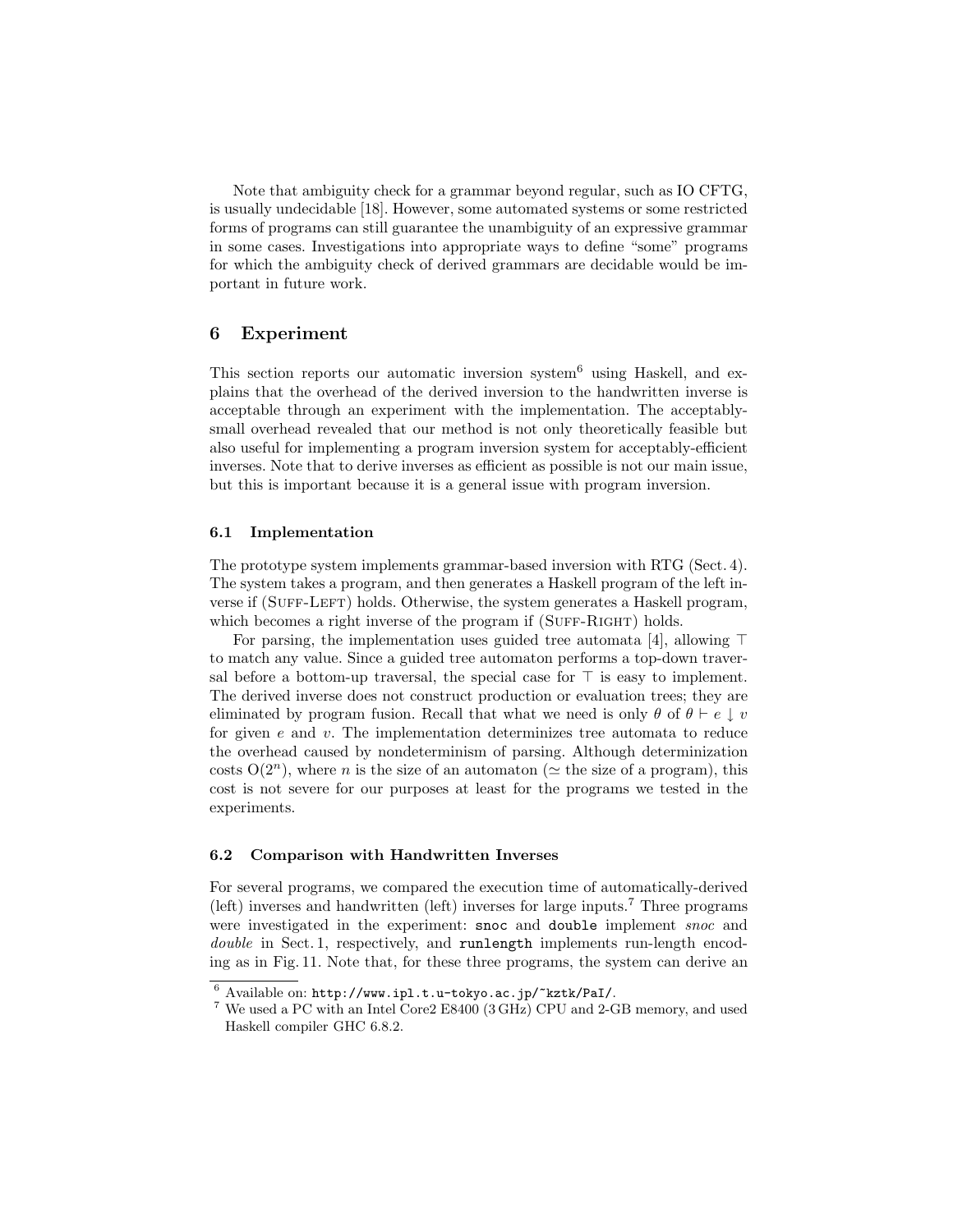```
runlength(x) = \cose{x} of \{[] \rightarrow []; a : y \rightarrow step(runlength(y), a)\}step(x, a) = \text{case } x \text{ of } \{ [] \rightarrow Pair(a, zero()) : [];
                                   Pair(b, n) : y \rightarrow updateRL(eq(a, b), n, y)updateRL(i, n, y) = \text{case } i \text{ of } \{ \text{ Right}(a) \rightarrow \text{Pair}(a, inc(n)) : y;Left(a, b) \rightarrow \text{Pair}(a, zero()): \text{Pair}(b, n): y. . .
```
**Fig. 11.** runlength:  $eq(a, b)$  returns Right(*a*) if  $a = b$ , otherwise returns Left(*a, b*), and *zero*() and  $inc(x)$  are 0 and +1 on binary representation of numbers, respectively. Here Pair $(a, n)$  means  $inc(n)$ -times successive occurrences of *a*.

**Table 1.** Results of experiment.

| Program   | Inversion $(s)$ #Input |                                | $[Automatically-Derived (s)]$ Handwritten (s) |      |
|-----------|------------------------|--------------------------------|-----------------------------------------------|------|
| snoc      |                        | $< 0.05$ $\approx 8$ millions  | 0.95                                          | 0.67 |
| double    |                        | $< 0.05$ $\approx 10$ millions | 0.23                                          | 0.11 |
| runlength |                        | $0.3 \simeq 9$ millions        | 0.76                                          | 0.33 |

inverse that has the same complexity as that of a handwritten inverse because construction of production tree  $P: E_e \rightarrow v$  at  $invE(e, v)$  runs in  $O(|P|)$ .

All of these three programs satisfy (SUFF-LEFT). The results of the experiment are listed in Table 1. Each column represents the following: Program denotes the investigated program, Inversion denotes the elapsed time for inversion including code generation, #Input denotes the number of constructors occurring in the input tree, and Automatically-Derived and Handwritten denote the elapsed time of the automatically-derived inverse and the handwritten inverse, respectively. The size of input for each pair of automatically-derived and handwritten inverses was chosen to enable the elapsed time to compared in seconds, as long as there was no shortage of memory.

Inversion in Table 1 indicates that our implemented inversion runs very efficiently. Even though in runlength the inversion process took about 0.3 seconds, we found by extra profiling that more than half the time was spent for serialization that makes a textual code from an abstract syntax tree. Automatically-Derived and Handwritten in Table 1 indicate that the derived inverses run from a half to a third of the speed of the handwritten inverses. We believe that this small ratio would be acceptable. In addition, we expect that the ratio can scale because the ratios of small programs such as snoc and double are almost the same as that of a relatively involved program such as runlength.

# **7 Related Work**

Many approaches to program inversion have been proposed  $\left[1, 7, 8, 11, 15-17, \right]$ 25, 27, 30]. These methods are based on reverting the execution order of an input program, unlike our method. Of these, those by Yellin [30] and Glück and Kawabe [15] are the most closely related to ours.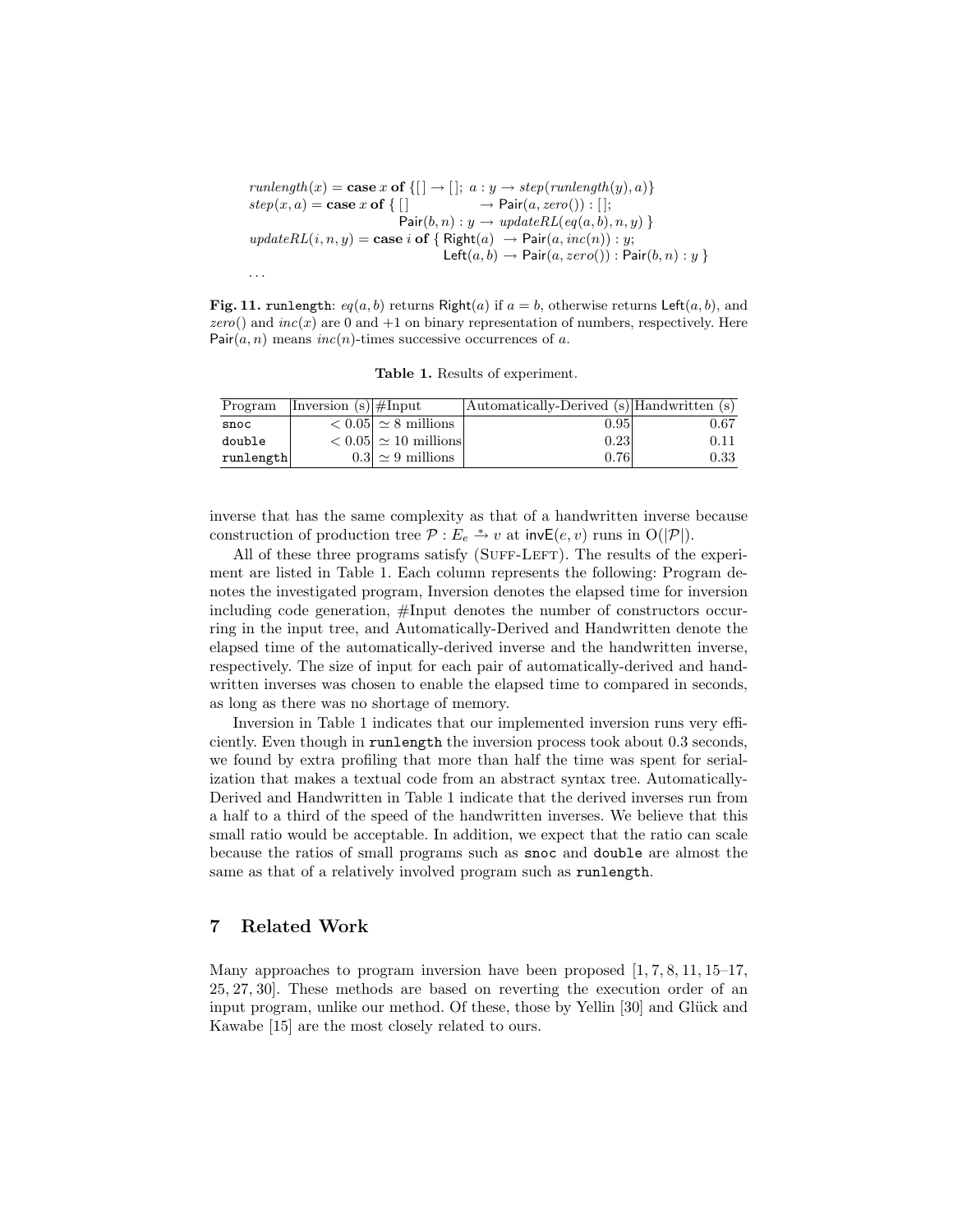Yellin [30] inverted string-to-string transformations written in a restricted class of attribute grammars. His idea is an extension of evaluation of synchronous grammars [2] — transformation by using two CFGs that share the same parse tree modulo permutation of children. We borrowed his basic idea of restoring the evaluation structure by parsing. Instead of CFG, we used tree grammars because functional programs describe tree transformations. Regarding of the class of invertible functions, with the restricted class of AG, one cannot deconstruct intermediate results, ruling out programs like runlength, i.e., those programs are not handled by his approach. His framework, on the other hand, is more suitable for programs defined using **if**-expressions, while we handle them indirectly as in the *eq* and *updateRL* in Fig. 11.

Glück and Kawabe [15] constructed inverse programs by reversing programs, before applying LR-parsing to the derived sequential programs to resolve nondeterminism. While our method and theirs are both "grammar-based", they place more emphasis on obtaining efficient inverses. Their method consists of the three steps: (1) convert a program to a program in their stack-based language, (2) apply LR-parsing to the stack-based program by taking the program to be CFG, and (3) generate a program in which the stack in LR-parsing is emulated by the stack of function call. Due to these three steps, they obtained the efficient inverses because the inverses that have no parsing overhead. However, what class of programs is invertible is less clear in theirs because all three steps affect invertibility. Steps 2 and 3 may fail, and Step 1 affects the later steps because, for non-linear recursive functions, the result of Step 1 differs if we choose a different evaluation order. Examples of functions discussed in this paper can be handled with their method, while many of the programs they handled would be invertible by grammar-based inversion with IO CFTG using a deterministic bottom-up push-down tree automaton [28], which is a counterpart of "LR-parsing" in CFTG. Theoretically, even with RTG, there exist programs that can be handled by ours but not theirs.

Many program inversion techniques rely on proof of injectivity. In many existing approaches, post conditions [8,11,16,17] for branching statements/expressions are used for this purpose. In Nishida and Sakai [25], completion is used to check whether the obtained nondeterministic program is actually a function, which implies the injectivity of the original program [26]. In grammar-based inversion, we check injectivity by checking the unambiguity of grammar.

Another way to obtain inverse programs is, similarly to combinator-based bidirectional language [12], to construct programs using invertible combinators [23]; a program constructed in this way comes together with its inverse. Our method can be incorporated into such combinator-based frameworks both for providing basic invertible combinators and for gluing combinators as in Sect. 5.2. In their frameworks [12, 23], accumulative functions such as *reverse* cannot be represented directly but must be written as *reverse'* in Sect. 4. We believe that grammar-based inversion with grammar beyond RTG would enable us to invert more functions that are written in more natural forms.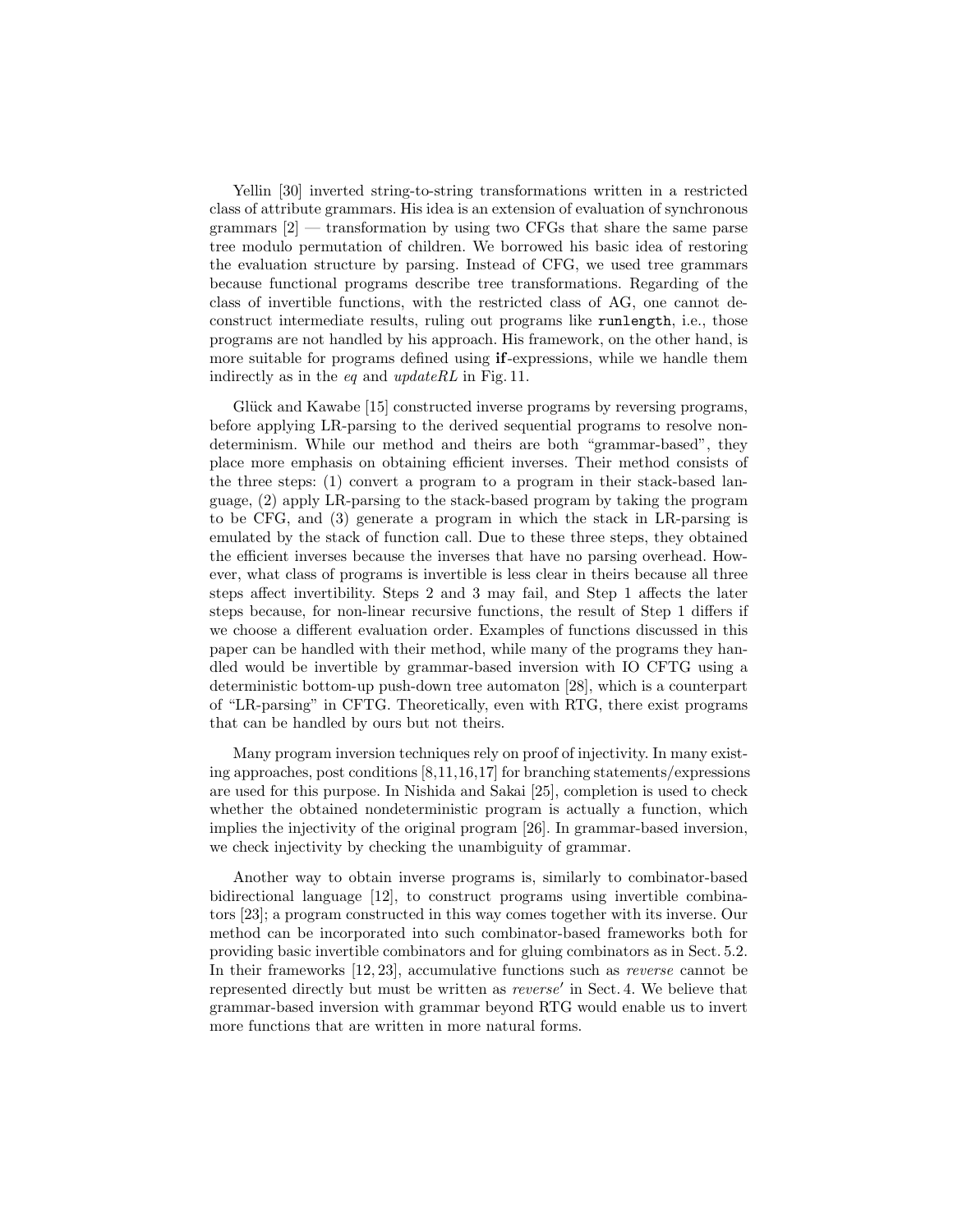Abramov and Glück [1] categorized inversion methods into *program inversion* and *inverse computation*. Program inversion takes a program and returns an inverse program while inverse computation takes a program and an output and computes the corresponding input. The two methods are different in two points: A minor difference is that program inversion performs code generation, but the main difference is the existence of partial evaluation; i.e., in program inversion the obtained inverse is specialized to the input program. Note that the two notions are not so different theoretically because generating a program that simply calls "eval" to the pair of an inverse computation and an input program achieves program inversion. Thus, it is important to discuss how much the inverse computation is specialized to the input program. In grammar-based inversion, the main chance of partial evaluation is when parsing the grammar. For a grammar derived statically for an input program, we can choose an appropriate parsing method according to the characteristics of the grammar.

The tree transducer [14] is a family of formal models of tree transformation. Instances of tree transducers vary in terms of expressive power and difficulty of inversion. We did not use tree transducers because, in all models of tree transducers we are aware of, a function may not perform case analysis on the output of another function, while many programs we are interested in (e.g. runlength in Fig. 11) are of the form  $g(...) = f(g(x))$  with an invertible f that looks into the result of *g*. We did, however, borrow many ideas from tree transducers, e.g., the grammar construction in Sect. 4.

### **8 Conclusion**

We proposed grammar-based inversion, which is a framework for program inversion. Grammar-based inversion can describe how difficult inverting a program is through the complexity of the unambiguous grammar used for inversion. At the same time, the complexity of parsing determines the worst-case complexity of a derived inverse.

Grammar-based inversion gives us a new view of program inversion. With it, we can split program inversion into two problems: finding an unambiguous grammar that captures the evaluation structure of a program, and finding an efficient parsing method for the grammar. For example, so far, many inversion methods except Glück and Kawabe [15] have not handled functions containing accumulation parameters. A solution with grammar-based inversion for such functions is to use grammar such as IO CFTG that can capture the accumulation structure, and to find an efficient parsing method specialized to the grammar.

Although grammar-based inversion can derive a right inverse, this is not very useful because, in many applications, users do not want an arbitrary right inverse but *some* right inverse. That is, some right inverse is more preferable than other right inverses. For example, a right inverse achieving a high compression rate is preferable in LZSS compression where a compression procedure is a right inverse of decompression. Another interesting example is bidirectional transformation (e.g., [12]). In bidirectional transformation, function  $f: S \to V$  is coupled with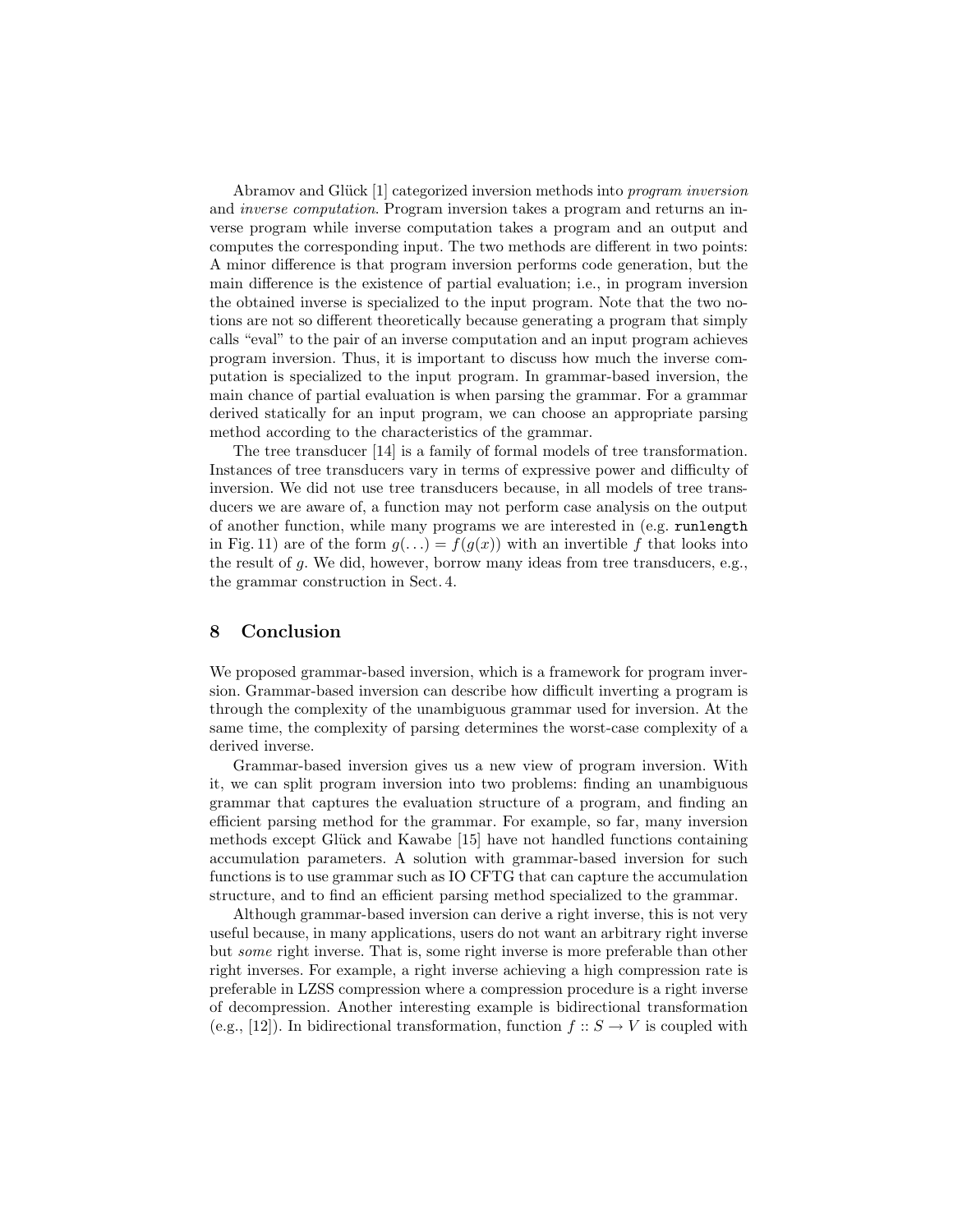its backward semantics  $f_B$  ::  $(S, V) \rightarrow S$ ; if the result of f is changed from  $f(s)$ to *v*, the change is put back on *S* as the change from *s* to  $f_B(s, v)$ . A simple example of bidirectional transformation is component extraction from a tuple, such as  $fst(s_1, s_2) = s_1$  coupled with  $fst_B((s_1, s_2), v) = (v, s_2)$ . In bidirectional transformation, backward semantics  $f_B$  is a right inverse of its forward semantics  $f$  if the first argument of  $f_B$  is fixed. In such right inverses, a right inverse that achieves as small modification as possible is often preferable. It would be important to extend the framework to accept user-defined "preferable" measures to make grammar-based inversion more applicable.

Acknowledgments. We would like to thank Robert Glück, Keisuke Nakano, Kazuhiro Inaba, and Akimasa Morihata for their valuable comments on an earlier version of the paper. We are also grateful to the anonymous reviewers who gave us helpful advice to improve the paper. This work is partially supported by the Japan Society for the Promotion of Science, Grant-in-Aid for JSPS Fellows 20 *·* 9584 and Grant-in-Aid for Scientific Research (A) 19200002, and the Grand-Challenging Project on "Linguistic Foundation for Bidirectional Model Transformation" from National Institute of Informatics.

### **References**

- 1. Abramov, S.M., Glück, R.: Principles of Inverse Computation and the Universal Resolving Algorithm. In: The Essence of Computation, pp. 269–295. (2002)
- 2. Aho, A.V., Ullman, J.D.: The Theory of Parsing, Translation, and Compiling. Prentice-Hall, Inc., Upper Saddle River, NJ, USA (1972)
- 3. Asveld, P.R.J.: Time and Space Complexity of Inside-Out Macro Languages. Int. J. Comput. Math. 10(1), 3–14 (1981)
- 4. Biehl, M., Klarlund, N., Rauhe, T.: Algorithms for Guided Tree Automata. In: Raymond, D.R., Wood, D., Yu, S. (eds.) WIA '96. LNCS, vol. 1260, pp. 6–25. Springer, Heidelberg (1997)
- 5. Boullier, P.: Range Concatenation Grammars. In: New Developments in Parsing Technology. Kluwer Academic Publishers, Norwell, MA, USA. pp. 269–289 (2004)
- 6. Comon, H., Dauchet, M., Gilleron, R., Jacquemard, F., Lugiez, D., Tison, S., Tommasi, M.: Tree Automata Techniques and Applications. Available on: http://www.grappa.univ-lille3.fr/tata
- 7. Dershowitz, N., Mitra, S.: Jeopardy. In: Narendran, P., Rusinowitch, M. (eds.) RTA 1999. LNCS, vol. 1631, pp. 16–29. Springer, Heidelberg (1999)
- 8. Dijkstra, E.W.: Program Inversion. In: Program Construction. LNCS, vol. 69, pp. 54–57. Springer, Heidelberg (1978)
- 9. Engelfriet, J., Schmidt, E.M.: IO and OI. I. J. Comput. Syst. Sci. 15(3), 328–353 (1977)
- 10. Engelfriet, J., Vogler, H.: Macro Tree Transducers. J. Comput. Syst. Sci. 31(1), 71–146 (1985)
- 11. Eppstein, D.: A Heuristic Approach to Program Inversion. In: International Joint Conference on Artificial Intelligence (IJCAI-85), pp. 219–221. (1985)
- 12. Foster, J.N., Greenwald, M.B., Moore, J.T., Pierce, B.C., Schmitt, A.: Combinators for Bidirectional Tree Transformations: A Linguistic Approach to the View-Update Problem. ACM Trans. Program. Lang. Syst. 29(3), (2007)